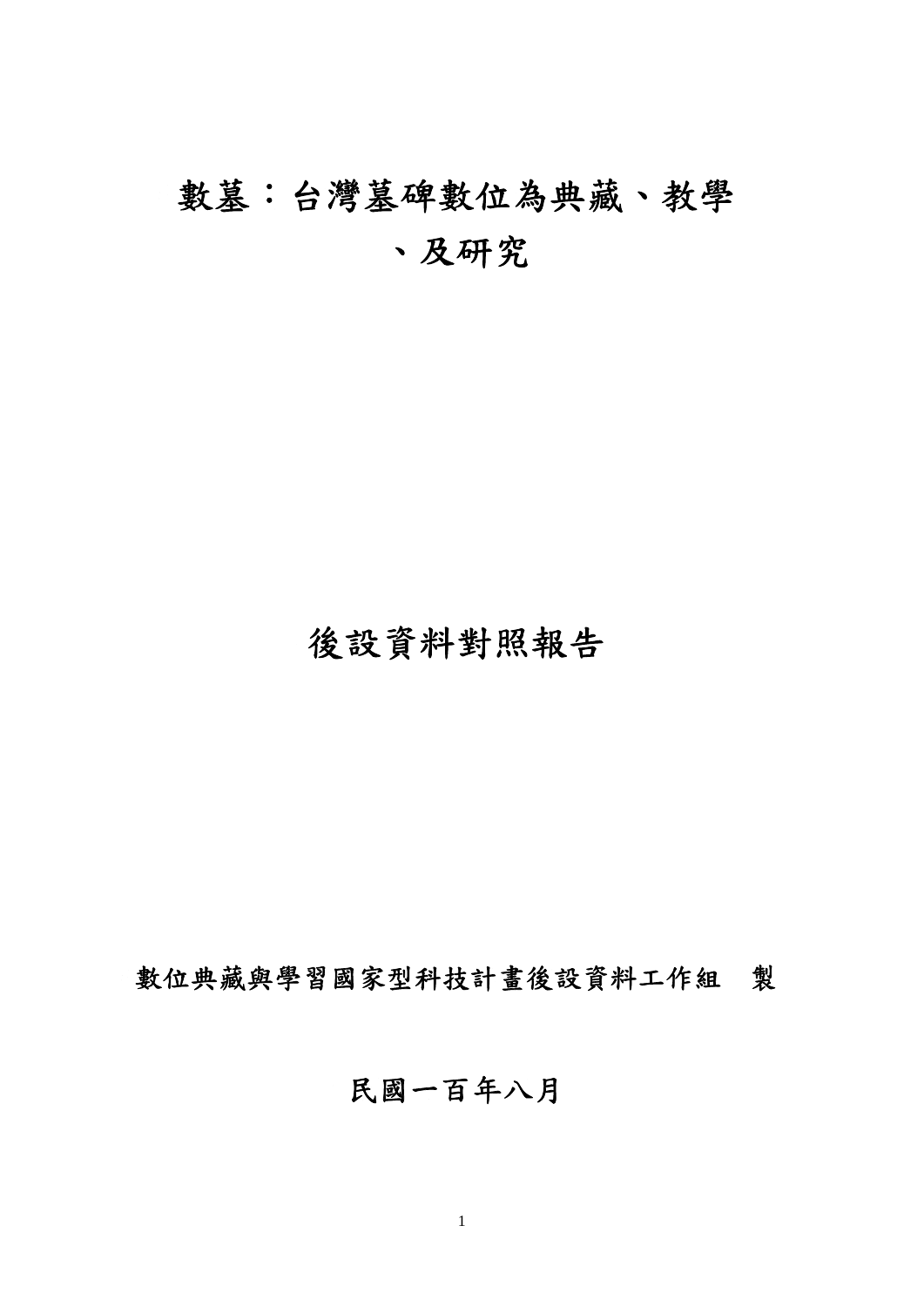# 目次

|  | 20 |
|--|----|
|  |    |

附件一「CNS 國家標準都柏林核心集」與「聯合目錄都柏林核心集」欄位名稱比對...........21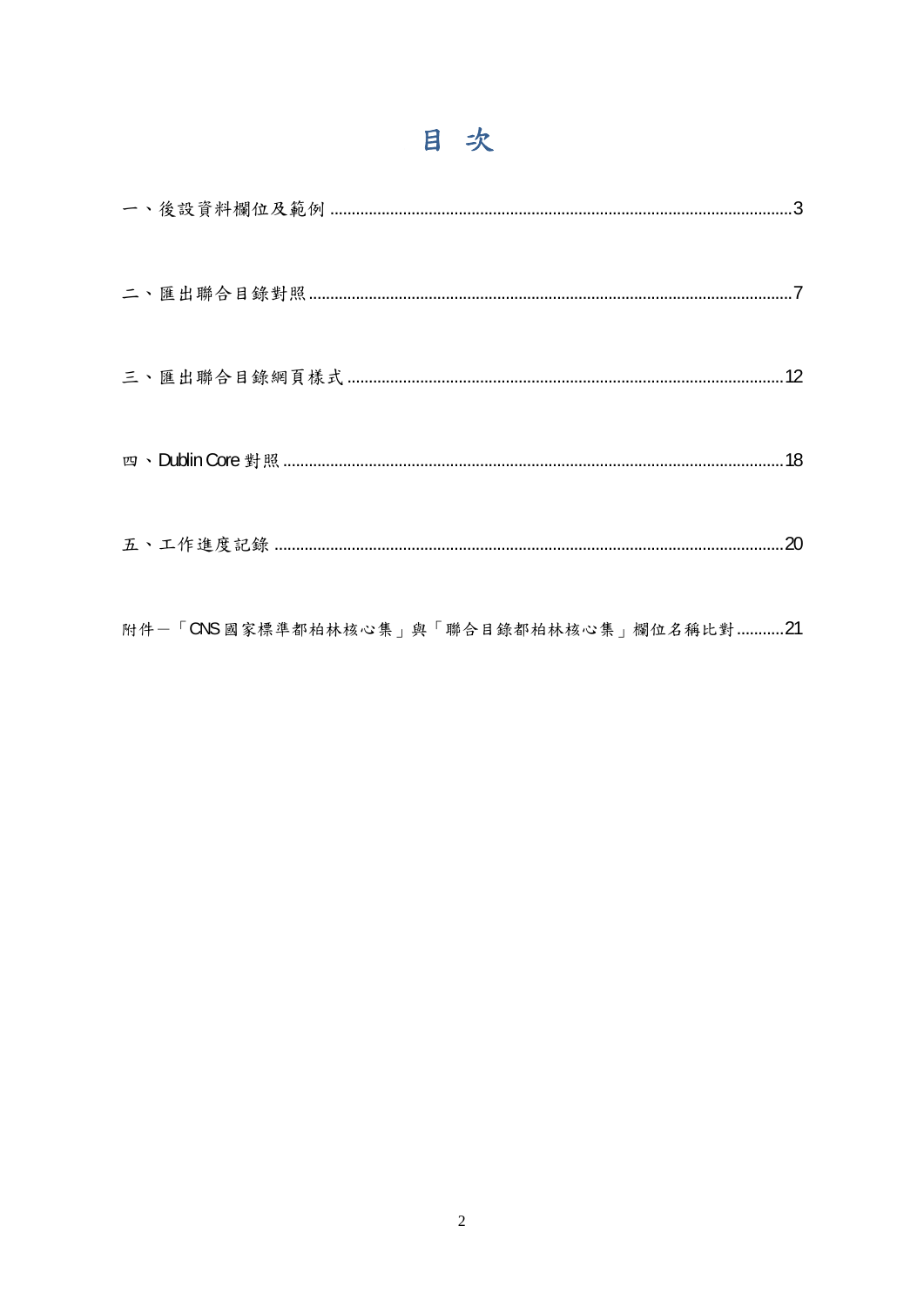### 一、後設資料欄位及範例

後設資料工作組依據「數墓:台灣墓碑數位為典藏、教學、及研究」於 2011-07-15 提供的欄位及範例,整理出計畫欄位及範例表,請見表一。

| 欄位名稱       |                                  | 範例-                                                                                                                                                                               | 範例二                                                                                                                     |
|------------|----------------------------------|-----------------------------------------------------------------------------------------------------------------------------------------------------------------------------------|-------------------------------------------------------------------------------------------------------------------------|
|            |                                  |                                                                                                                                                                                   |                                                                                                                         |
| DC type    |                                  | still image;静態圖像                                                                                                                                                                  | still image;静態圖像                                                                                                        |
| DC title   |                                  | Tombstone of 張 (ZHANG1)<br>family at Taiwan, Taibeishi,<br>Fude Gongmu, Islamic section.; Jializhen, Sanwujia/Sa-ngo-ga<br>台灣,台北市,福德公墓,回 Wu/Wang Pinbu/Pe-po private<br>教區,張姓之墓碑。 | Tombstone of $\frac{4}{9}$ (HUANG2)<br>family at Taiwan, Tainanxian,<br>tombs.; 台灣, 台南縣, 佳里<br>鎮,三五甲,吳/王平埔漢墓,<br>黃姓之墓碑。 |
| DC subject | family name 姓<br>名               | 張.                                                                                                                                                                                | 黃.                                                                                                                      |
|            | family name<br>pinyin 姓名(拼<br>音) | ZHANG1.                                                                                                                                                                           | HUANG2.                                                                                                                 |
|            | gender 性別                        | female.; 女.                                                                                                                                                                       | female.; $\pm$ .                                                                                                        |
|            | type 種類                          | full tomb.; 全墓.                                                                                                                                                                   | full tomb.; 全墓.                                                                                                         |
| DC source  | camera 數位照 SONY DSC-H5.<br>相機    |                                                                                                                                                                                   | RICOH Caplio 500SE.                                                                                                     |
|            | fieldtrip 田野调 2007-07-09.<br>查   |                                                                                                                                                                                   | 2009-04-11.                                                                                                             |
|            | GPS 全球定位<br>系統                   | ATECH.                                                                                                                                                                            | RICOH Caplio 500SE.                                                                                                     |
| DC rights  |                                  | cc 統一資源定 Attribution-NonCommercial-No Attribution-NonCommercial-N                                                                                                                 |                                                                                                                         |

表一、「數墓:台灣墓碑數位為典藏、教學、及研究」資料庫欄位及範例表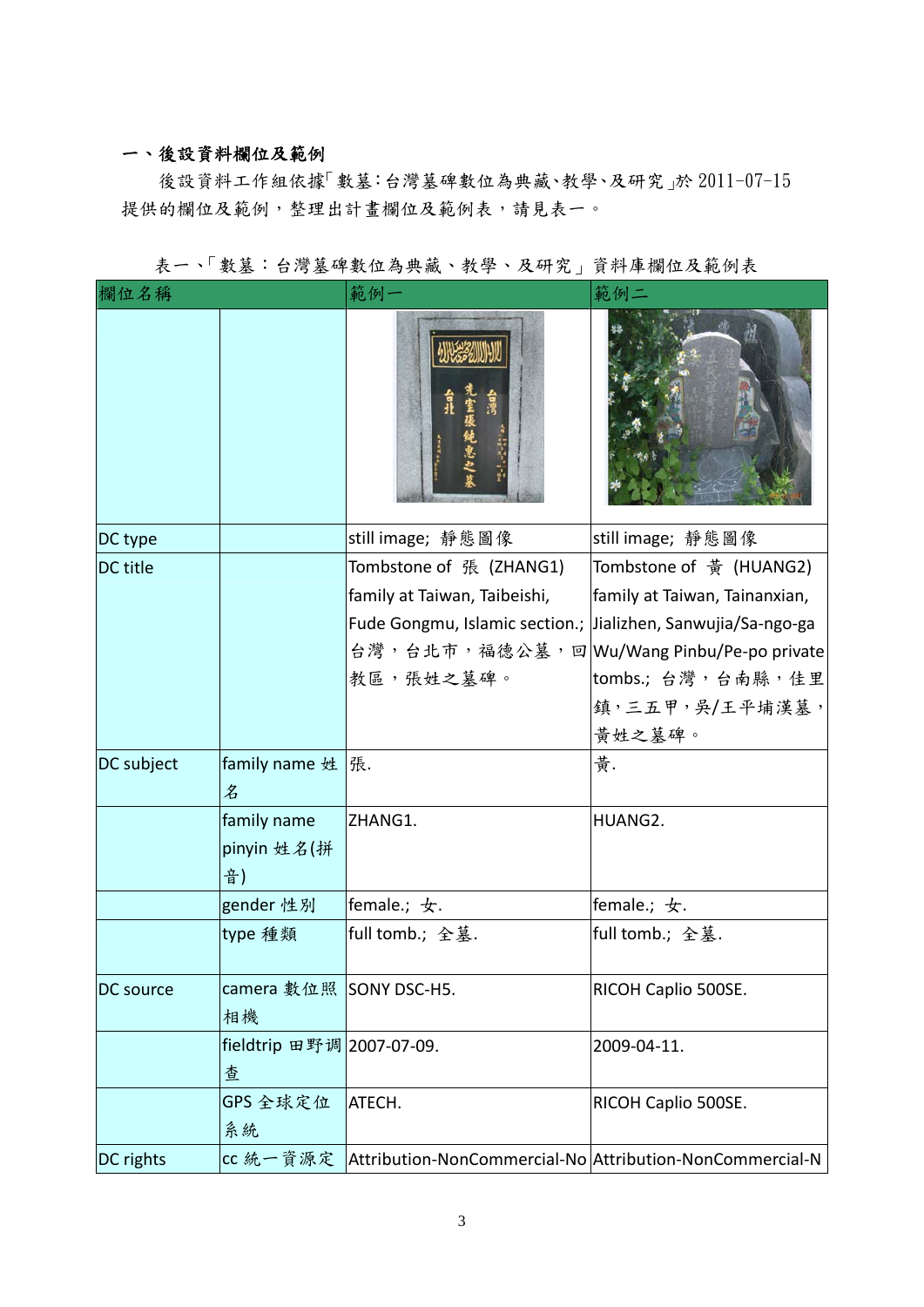| 欄位名稱                 |                | 範例一                                                          | 範例二                            |
|----------------------|----------------|--------------------------------------------------------------|--------------------------------|
|                      | 位符             | Derivs 2.5 Generic 2010-11-30.; oDerivs 2.5 Generic          |                                |
|                      |                | 從 2010-11-30 以來姓名標示-                                         | 2011-04-30.; 從 2011-04-30      |
|                      |                | 非商業性-禁止改作 2.5 通用                                             | 以來姓名標示-非商業性-禁                  |
|                      |                | 版 (CC BY-NC-ND 2.5).                                         | 止改作 2.5 通用版 (CC                |
|                      |                |                                                              | BY-NC-ND 2.5).                 |
|                      | public domain  | after 2010-12-31.; 2010-12-31                                | after 2010-12-31.; 2010-12-31  |
|                      | 公有領域           | 以後.                                                          | 以後.                            |
| <b>DC</b> relation   | graveyard 墓園   | http://thakbong.dyndns.tv/grav http://thakbong.dyndns.tv/gra |                                |
|                      |                | eyard/268.                                                   | veyard/212.                    |
|                      | jinlu 金爐       |                                                              | http://thakbong.dyndns.tv/jinl |
|                      |                |                                                              | <u>u/1824</u> .                |
|                      | stone 墓碑       | http://thakbong.dyndns.tv/sto                                | http://thakbong.dyndns.tv/sto  |
|                      |                | ne/1668.                                                     | ne/15257.                      |
|                      | tomb 墓         | http://thakbong.dyndns.tv/tom http://thakbong.dyndns.tv/to   |                                |
|                      |                | b/1654.                                                      | mb/15181.                      |
|                      | tudigong houtu |                                                              |                                |
|                      | 土地公/后土         |                                                              |                                |
| DC publisher         |                | National University of                                       | National University of         |
|                      |                | Kaohsiung; 國立高雄大學                                            | Kaohsiung; 國立高雄大學              |
| language             | script 文字      | Chinese and Arabic.; 中文及阿                                    | Chinese.; 中文.                  |
|                      |                | 拉伯文.                                                         |                                |
|                      | spoken         | probably Modern Standard                                     | probably Holo-oe.; 可能是河        |
|                      | language 口語    | Mandarin.; 可能是華語.                                            | 洛語.                            |
|                      | writing        | mixed.; 多種方向.                                                | top to bottom, right to left.; |
|                      | direction 書寫   |                                                              | 由上到下,由右到左.                     |
|                      | 方向             |                                                              |                                |
| <b>DC</b> identifier | localFile 檔案   | thakbong/graveyards/268/268-2 thakbong/graveyards/212/212-   |                                |
|                      |                | 007-07-09/DATE20070709TIME 2009-04-11/DATE20070411TI         |                                |
|                      |                | 075018GEOBOOLnoLONGE0.00 ME092354GEOBOOLnoLONGE              |                                |
|                      |                | 0000LATN0.000000ALTnoSIZE2                                   | 0.000000LATN0.000000ALT0.0     |
|                      |                | 036THUMB8887ORIGdsc01815. 0SIZE24310THUMB5489ORIG            |                                |
|                      |                | jpg.                                                         | unknown.jpg.                   |
|                      | photoURL 照片    | http://thakbong.dyndns.tv/ima                                | http://thakbong.dyndns.tv/im   |
|                      | 的統一資源定         | ge/2264.                                                     | age/39966.                     |
|                      | 位符             |                                                              |                                |
|                      | stoneURL 墓碑    | http://thakbong.dyndns.tv/sto                                | http://thakbong.dyndns.tv/sto  |
|                      | 的統一資源定         | ne/1668.                                                     | ne/15257.                      |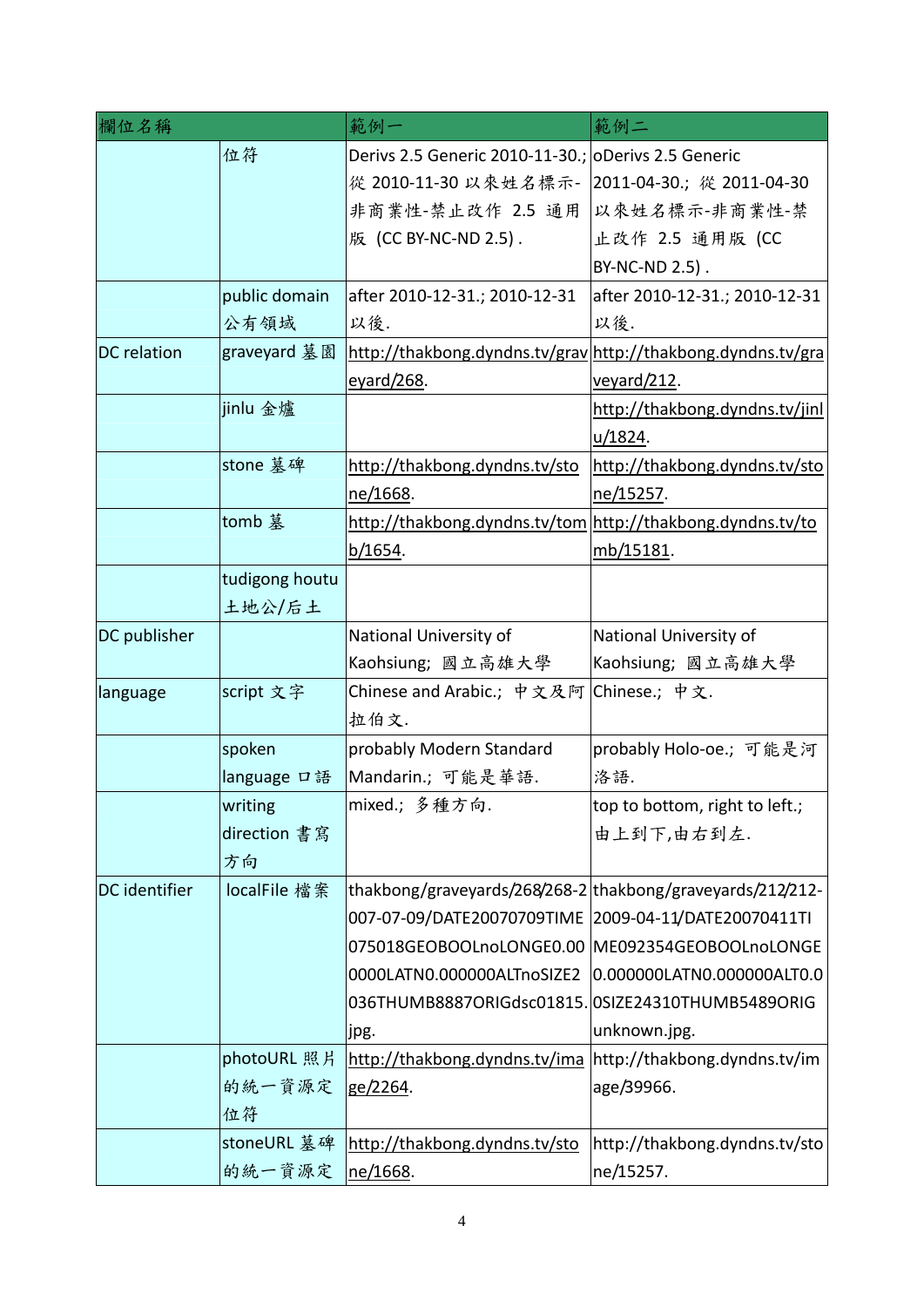| 欄位名稱             |                         | 範例一                                                      | 範例二                            |
|------------------|-------------------------|----------------------------------------------------------|--------------------------------|
|                  | 位符                      |                                                          |                                |
|                  | TELDAP-ID 數位            | 1553.                                                    | 6021.                          |
|                  | 典藏與數位學                  |                                                          |                                |
|                  | 習國家型科技                  |                                                          |                                |
|                  | 計畫的統一資                  |                                                          |                                |
|                  | 源定位符                    |                                                          |                                |
| <b>DC</b> format | compression 資 none.; 無. |                                                          | none.; 無.                      |
|                  | 料壓縮                     |                                                          |                                |
|                  | mime-type 網             | image/jpeg.                                              | image/jpeg.                    |
|                  | 際網路媒體型                  |                                                          |                                |
|                  | 式                       |                                                          |                                |
|                  | size 大小                 | 1888353 bytes.; 1888353 位元  1904964 bytes.; 1904964 位    |                                |
|                  |                         | 組.                                                       | 元組.                            |
| DC description   |                         | The tomb is located in Taiwan,                           | The tomb is located in Taiwan, |
|                  |                         | Taibeishi, Fude Gongmu,                                  | Tainanxian, Jializhen,         |
|                  |                         | Islamic section. The characters                          | Sanwujia/Sa-ngo-ga Wu/Wang     |
|                  |                         | of this tombstone are carved                             | Pinbu/Pe-po private tombs.     |
|                  |                         | and they are gold. The                                   | The characters of this         |
|                  |                         | tombstone is rectangular. The                            | tombstone are carved. The      |
|                  |                         | elements on this tombstone                               | tombstone is top round. The    |
|                  |                         | are                                                      | elements on this tombstone     |
|                  |                         | (religion)(person)(location)(dat                         | lare                           |
|                  |                         | e)(erected by). The symmetric                            | (person)(location)(date)(erect |
|                  |                         | top-part of the tombstone is                             | ed by). The symmetric          |
|                  |                         | the 'focus'. The focused                                 | top-part of the tombstone is   |
|                  |                         | element here is (location).; 這  the 'focus'. The focused |                                |
|                  |                         | 是一個在台灣,台北市,福德 element here is (location).; 這             |                                |
|                  |                         | 公墓,回教區發現的墳墓。這是一個在台灣,台南縣,佳                                |                                |
|                  |                         | 個墓碑上的文字都是直接鑿  里鎮,三五甲,吳/王平埔漢                              |                                |
|                  |                         | 刻上去的而後塗上金色。這個 墓發現的墳墓。這個墓碑上                               |                                |
|                  |                         | 墓碑的形狀是四邊形。這個墓 的文字都是直接鑿刻上去                                |                                |
|                  |                         | 碑上所紀載的訊息包括「種族 的。這個墓碑的上方是圓弧                               |                                |
|                  |                         | 別、「人、「地域、「日期、 形。這個墓碑上所紀載的訊                               |                                |
|                  |                         | 「立」。墓碑上方左右對稱的  息包括「人」、「地域」、「日                            |                                |
|                  |                         | 部份是訊息的「焦點」。這個 期」、「立」。墓碑上方左右對                             |                                |
|                  |                         | 墓碑的焦點是「地域」。                                              | 稱的部份是訊息的「焦點」。                  |
|                  |                         |                                                          | 這個墓碑的焦點是「地域」。                  |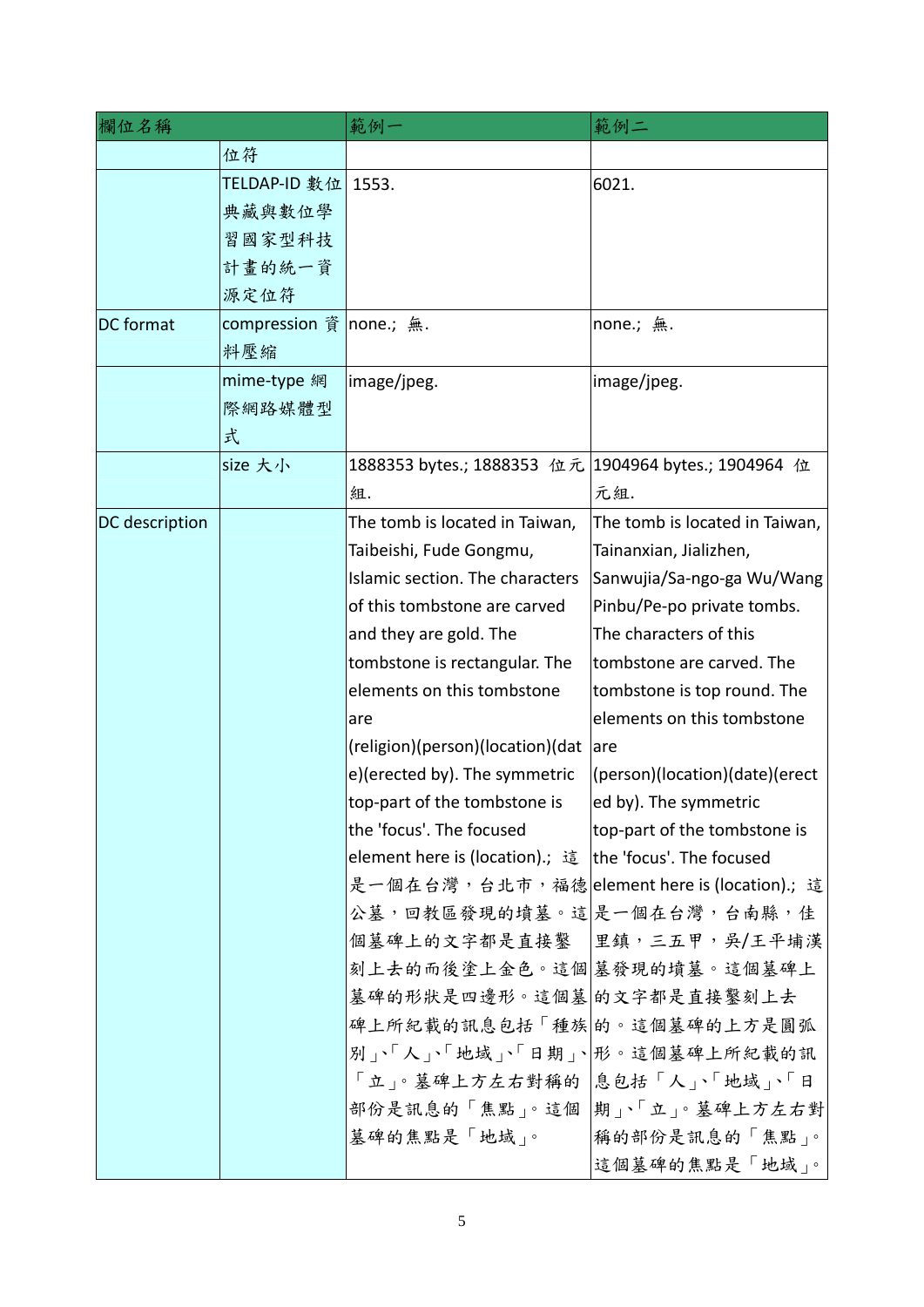| 欄位名稱        |                 | 範例一                                                   | 範例二                          |  |
|-------------|-----------------|-------------------------------------------------------|------------------------------|--|
| DC coverage | coordinates 定   | E25.0188306530088                                     | E23.1474083212204            |  |
|             | 位               | N121.56304679811.; 東                                  | N120.190031528473.; 東        |  |
|             |                 | 25.0188306530088 北                                    | 23.1474083212204 北           |  |
|             |                 | 120.190031528473.<br>121.56304679811.                 |                              |  |
|             | time period 時   | Post WWII ROC administration                          | Post WWII ROC administration |  |
|             | 代               | (1945-2007).;中華民國,二戰                                  | (1945-2009).; 中華民國,二戰        |  |
|             |                 | 後(1945-2007).                                         | 後(1945-2009).                |  |
| <b>DC</b>   | annotation 資    | Jimmy Huang, Ann Meifang Lin,  Oliver Streiter.; 奧利華. |                              |  |
| contributor | 料註記及建檔          | Oliver Streiter.; 黄駿, 林美芳,                            |                              |  |
|             |                 | 奧利華.                                                  |                              |  |
|             |                 | data processing Oliver Streiter.; 奥利華.                | Oliver Streiter.; 奥利華.       |  |
|             | 資訊管理            |                                                       |                              |  |
|             |                 | field work 田野   Oliver Streiter, Yoann Goudin.;       | Ann Meifang Lin, Oliver      |  |
|             | 调查              | 奥利華, 顧友友.                                             | Streiter.; 林美芳, 奥利華.         |  |
|             | quality control | Jimmy Huang.; 黃駿.                                     | Jimmy Huang.; 黃駿.            |  |
|             | 品質管理            |                                                       |                              |  |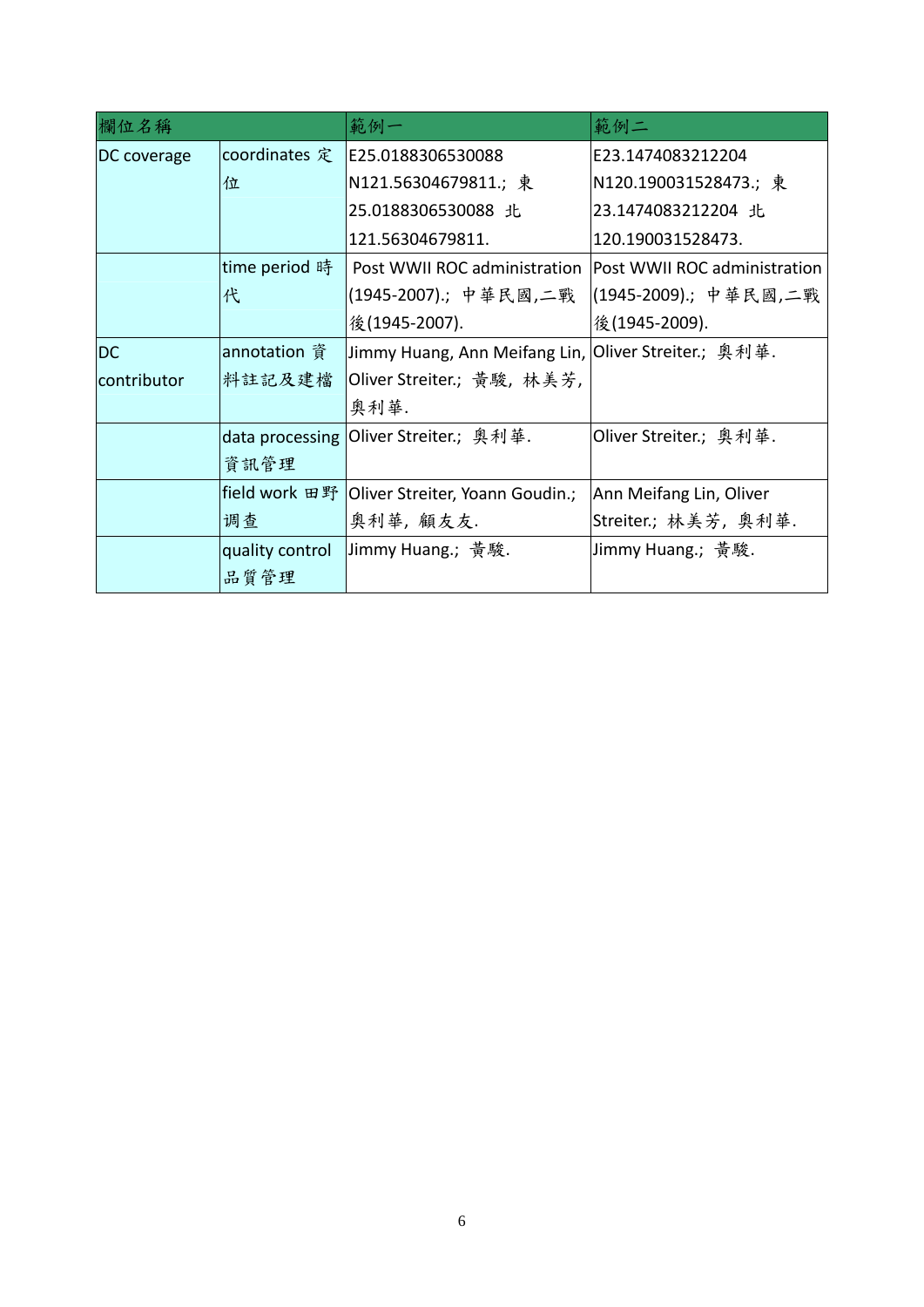#### 二、匯出聯合目錄對照

此匯出聯合目錄對照表供系統開發人員在開發 XML 資料匯入匯出功能時參考。 DC 欄位標示灰底者為轉出之必填欄位(資料識別、題名、主題與關鍵字、出版者、 格式、管理權), 以確保轉出目錄之品質。此外, 因聯合目錄依採用 Simple DC, 故 對照時不匯入修飾詞,僅匯入至該元素。若匯入時有多對一欄位時,則以斷行方式 區隔。本對照係依據"One-to-One Principle"為原則,以「數位檔案」為描述主 體,進行比對報告製作,其對照表請見表二。

| $\mathop{\rm DC}$    | 數墓:台灣墓碑       | 系統轉出資料                 | 轉出欄位範例                  | 轉出欄位範例                  |
|----------------------|---------------|------------------------|-------------------------|-------------------------|
|                      | 數位為典藏、教       | 規範                     | (範例一)                   | (範例二)                   |
|                      | 學、及研究         |                        |                         |                         |
| <u>題名 Title</u>      | DC title      | 請直接轉出資                 | Tombstone of 張          | Tombstone of 黄          |
|                      |               | 料值。                    | (ZHANG1) family at      | (HUANG2) family at      |
|                      |               |                        | Taiwan, Taibeishi, Fude | Taiwan, Tainanxian,     |
|                      |               |                        | Gongmu, Islamic         | Jializhen,              |
|                      |               |                        | section.; 台灣, 台北        | Sanwujia/Sa-ngo-ga      |
|                      |               |                        | 市,福德公墓,回教               | Wu/Wang Pinbu/Pe-po     |
|                      |               |                        | 區,張姓之墓碑。                | private tombs.; 台灣,     |
|                      |               |                        |                         | 台南縣,佳里鎮,三五              |
|                      |               |                        |                         | 甲,吳/王平埔漢墓,              |
|                      |               |                        |                         | 黃姓之墓碑。                  |
| 著作者                  | field work 田野 | 請直接轉出資                 | Oliver Streiter, Yoann  | Ann Meifang Lin, Oliver |
| Creator              | 调查            | 料值。                    | Goudin.; 奥利華, 顧         | Streiter.; 林美芳, 奥利      |
|                      |               |                        | 友友.                     | 華.                      |
| 主題與關鍵字               | type 種類       | 請一起轉出欄                 | type 種類: full tomb.;    | type 種類: full tomb.;    |
| <u>Subject &amp;</u> |               | 位名稱,以「type             | 全墓.                     | 全墓.                     |
| <u>Keywords</u>      |               | 種類:XXX」呈               |                         |                         |
|                      |               | 現。                     |                         |                         |
| 描述                   | family name 姓 | 此為一合併欄                 | family name 姓名:         | family name 姓名:         |
| Description          | 名             | 未,請一起轉出                | 張.(ZHANG1.)             | 黃.(HUANG2.)             |
|                      | family name   | 欄位名稱,以                 | gender 性別: female.;     | gender 性別: female.;     |
|                      | pinyin 姓名(拼   | $\sqrt{2}$ family name | 女                       | 女                       |
|                      | 音)            | 姓名:                    | writing direction 書寫    | writing direction 書寫    |
|                      |               | XXX (family            | 方向: mixed.; 多種方         | 方向: mixed.; 多種方         |
|                      |               | name pinyin 姓          | 向.                      | 向. top to bottom, right |
|                      |               | 名(拼音))」呈               | The tomb is located in  | to left.; 由上到下,由右       |
|                      |               | 現。                     | Taiwan, Taibeishi, Fude | 到左.                     |

表二、聯合目錄對照表-數位檔比對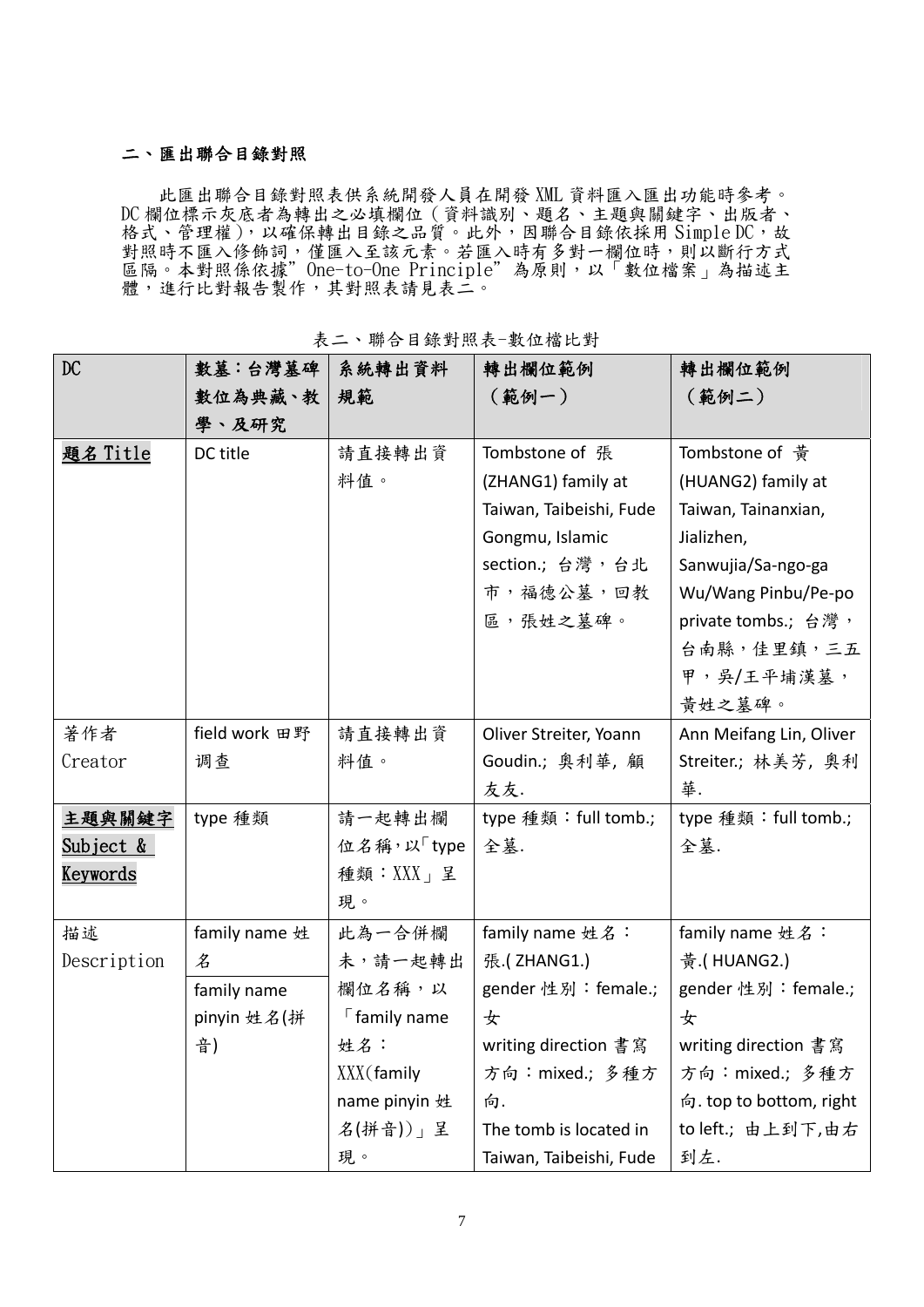| DC        | 數墓:台灣墓碑           | 系統轉出資料              | 轉出欄位範例                    | 轉出欄位範例                   |
|-----------|-------------------|---------------------|---------------------------|--------------------------|
|           | 數位為典藏、教           | 規範                  | (範例一)                     | (範例二)                    |
|           | 學、及研究             |                     |                           |                          |
|           | gender 性別         | 請一起轉出欄              | Gongmu, Islamic           | The tomb is located in   |
|           |                   | 位名稱,以               | section. The characters   | Taiwan, Tainanxian,      |
|           |                   | 「gender 性           | of this tombstone are     | Jializhen,               |
|           |                   | 別:XXX」呈現。           | carved and they are       | Sanwujia/Sa-ngo-ga       |
|           | writing direction | 請一起轉出欄              | gold. The tombstone is    | Wu/Wang Pinbu/Pe-po      |
|           | 書寫方向              | 位名稱,以               | rectangular. The          | private tombs. The       |
|           |                   | $\sqrt{\ }$ writing | elements on this          | characters of this       |
|           |                   | direction 書寫方       | tombstone are             | tombstone are carved.    |
|           |                   | 向:XXX」呈現。           | (religion)(person)(locati | The tombstone is top     |
|           | DC description    | 請直接轉出資              | on)(date)(erected by).    | round. The elements on   |
|           |                   | 料值。                 | The symmetric top-part    | this tombstone are       |
|           |                   |                     | of the tombstone is the   | (person)(location)(date) |
|           |                   |                     | 'focus'. The focused      | (erected by). The        |
|           |                   |                     | element here is           | symmetric top-part of    |
|           |                   |                     | (location).; 這是一個         | the tombstone is the     |
|           |                   |                     | 在台灣,台北市,福德                | 'focus'. The focused     |
|           |                   |                     | 公墓,回教區發現的墳                | element here is          |
|           |                   |                     | 墓。這個墓碑上的文字                | (location) .; 這是一個       |
|           |                   |                     | 都是直接鑿刻上去的                 | 在台灣,台南縣,佳里               |
|           |                   |                     | 而後塗上金色。這個墓                | 鎮,三五甲,吳/王平               |
|           |                   |                     | 碑的形狀是四邊形。這                | 埔漢墓發現的墳墓。這               |
|           |                   |                     | 個墓碑上所紀載的訊                 | 個墓碑上的文字都是                |
|           |                   |                     | 息包括「種族別」、                 | 直接鑿刻上去的。這個               |
|           |                   |                     | 「人」、「地域」、「日               | 墓碑的上方是圓弧                 |
|           |                   |                     | 期下「立」。墓碑上方                | 形。這個墓碑上所紀載               |
|           |                   |                     | 左右對稱的部份是訊                 | 的訊息包括「人」、「地              |
|           |                   |                     | 息的「焦點」。這個墓                | 域、「日期」、「立」。              |
|           |                   |                     | 碑的焦點是「地域」。                | 墓碑上方左右對稱的                |
|           |                   |                     |                           | 部份是訊息的「焦                 |
|           |                   |                     |                           | 點」。這個墓碑的焦點               |
|           |                   |                     |                           | 是「地域」。                   |
| 出版者       |                   | 請以預設值轉              | 數位化執行單位:數                 | 數位化執行單位:數                |
| Publisher |                   | 出,以「數位化             | 墓:台灣墓碑數位為典                | 墓:台灣墓碑數位為典               |
|           |                   | 執行單位:數              | 藏、教學、及研究                  | 藏、教學、及研究                 |
|           |                   | 墓:台灣墓碑數             |                           |                          |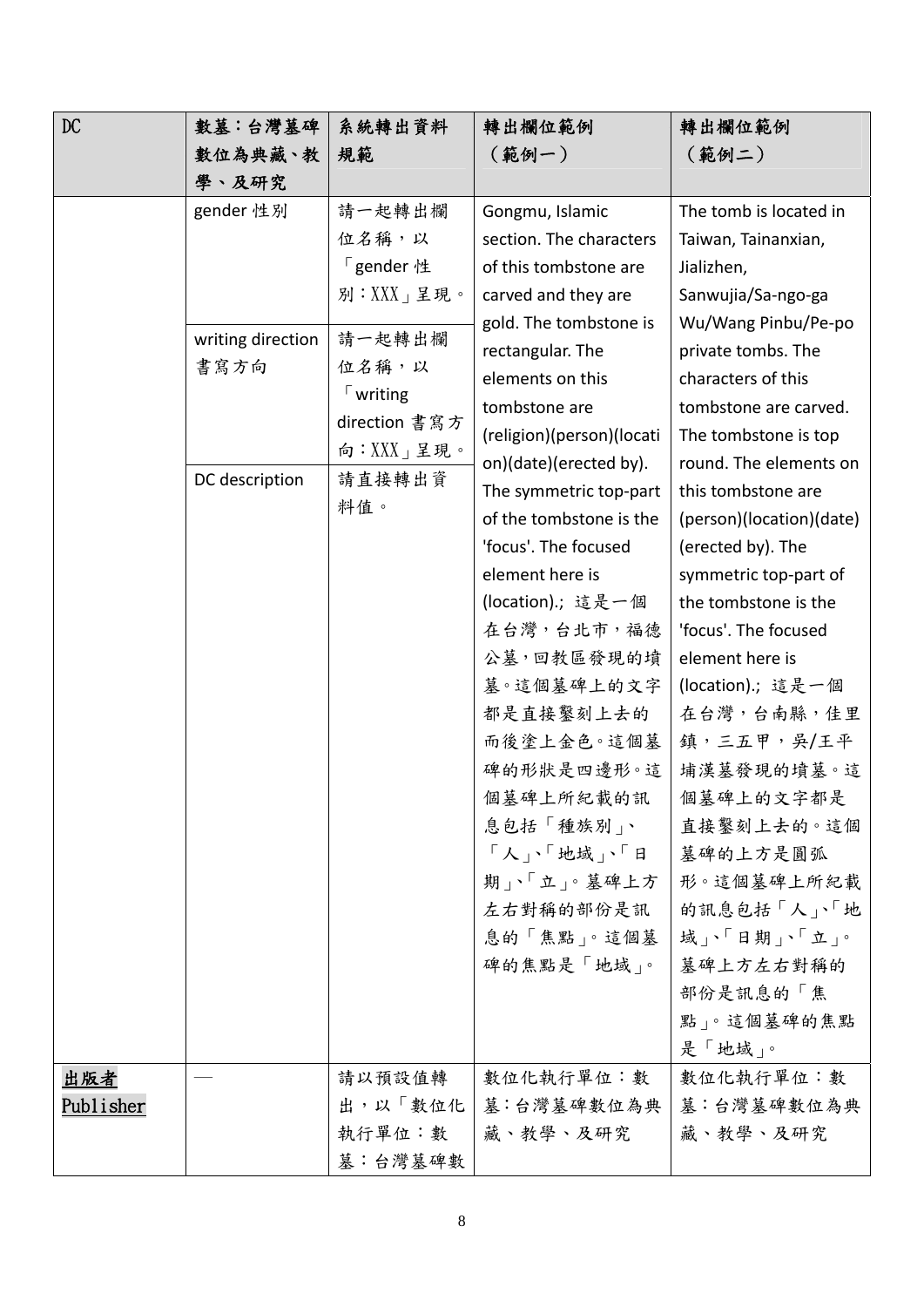| DC          | 數墓:台灣墓碑                          | 系統轉出資料       | 轉出欄位範例                | 轉出欄位範例                 |
|-------------|----------------------------------|--------------|-----------------------|------------------------|
|             | 數位為典藏、教                          | 規範           | (範例一)                 | (範例二)                  |
|             | 學、及研究                            |              |                       |                        |
|             |                                  | 位為典藏、教       |                       |                        |
|             |                                  | 學、及研究」呈      |                       |                        |
|             |                                  | 現。           |                       |                        |
| 貢獻者         | $\frac{1}{\sqrt{1-\frac{1}{2}}}$ |              |                       |                        |
| Contributor |                                  |              |                       |                        |
| 日期 Date     | fieldtrip 田野调                    | 請直接轉出資       | 2007-07-09.           | 2009-04-11.            |
|             | 查                                | 料值。          |                       |                        |
| 資料類型 Type   | DC type                          | 請直接轉出資       | still image; 靜態圖像     | still image; 靜態圖像      |
|             |                                  | 料值。          |                       |                        |
| 格式 Format   | mime-type 網際                     | 請一起轉出欄       | mime-type 網際網路媒       | mime-type 網際網路媒        |
|             | 網路媒體型式                           | 位名稱,以        | 體型式: image/jpeg.      | 體型式:image/jpeg.        |
|             |                                  | 「mime-type 網 | size 大小: 1888353      | size 大小:1904964        |
|             |                                  | 際網路媒體型       | bytes.; 1888353 位元    | bytes.; 1904964 位元     |
|             |                                  | 式:XXX」呈現。    | 組.                    | 組.                     |
|             | size 大小                          | 請一起轉出欄       |                       |                        |
|             |                                  | 位名稱,以「size   |                       |                        |
|             |                                  | 大小:XXX」呈     |                       |                        |
|             |                                  | 現。           |                       |                        |
| 資料識別        | stoneURL 墓碑                      | 請一起轉出欄       | stoneURL 墓碑的統一        | stoneURL 墓碑的統一         |
| Identifier  | 的統一資源定                           | 位名稱,以        | 資源定位符:                | 資源定位符:                 |
|             | 位符                               | 「stoneURL 墓  | http://thakbong.dyndn | http://thakbong.dyndns |
|             |                                  | 碑的統一資源       | s.tv/stone/1668.      | tv/stone/15257.        |
|             |                                  | 定位符: $XX$ 」  |                       |                        |
|             |                                  | 呈現。          |                       |                        |
| 來源 Source   | $\overline{\phantom{2}}^2$       |              |                       |                        |
| 語言 Language | script 文字                        | 請一起轉出欄       | script 文字: Chinese    | script 文字: Chinese.;   |
|             |                                  | 位名稱,以        | and Arabic.; 中文及阿     | 中文.                    |
|             |                                  | 「script 文字:  | 拉伯文.                  | spoken language D      |
|             |                                  | $XXX$ 」呈現。   | spoken language D     | 語: probably Holo-oe.;  |

1

 $^1$  本計畫比對主題為「墓碑原件」,DC 在「貢獻者」欄位定義為:「對創作資源有貢獻之實體」,計 畫欄位值不符合 DC 定義,故不建議轉出。

 $^2$  DC 對於「來源」欄位定義為:衍生出描述資源的相關資源 ,因計畫提供之欄位值不符合 DC 件 定義,故不建議轉出。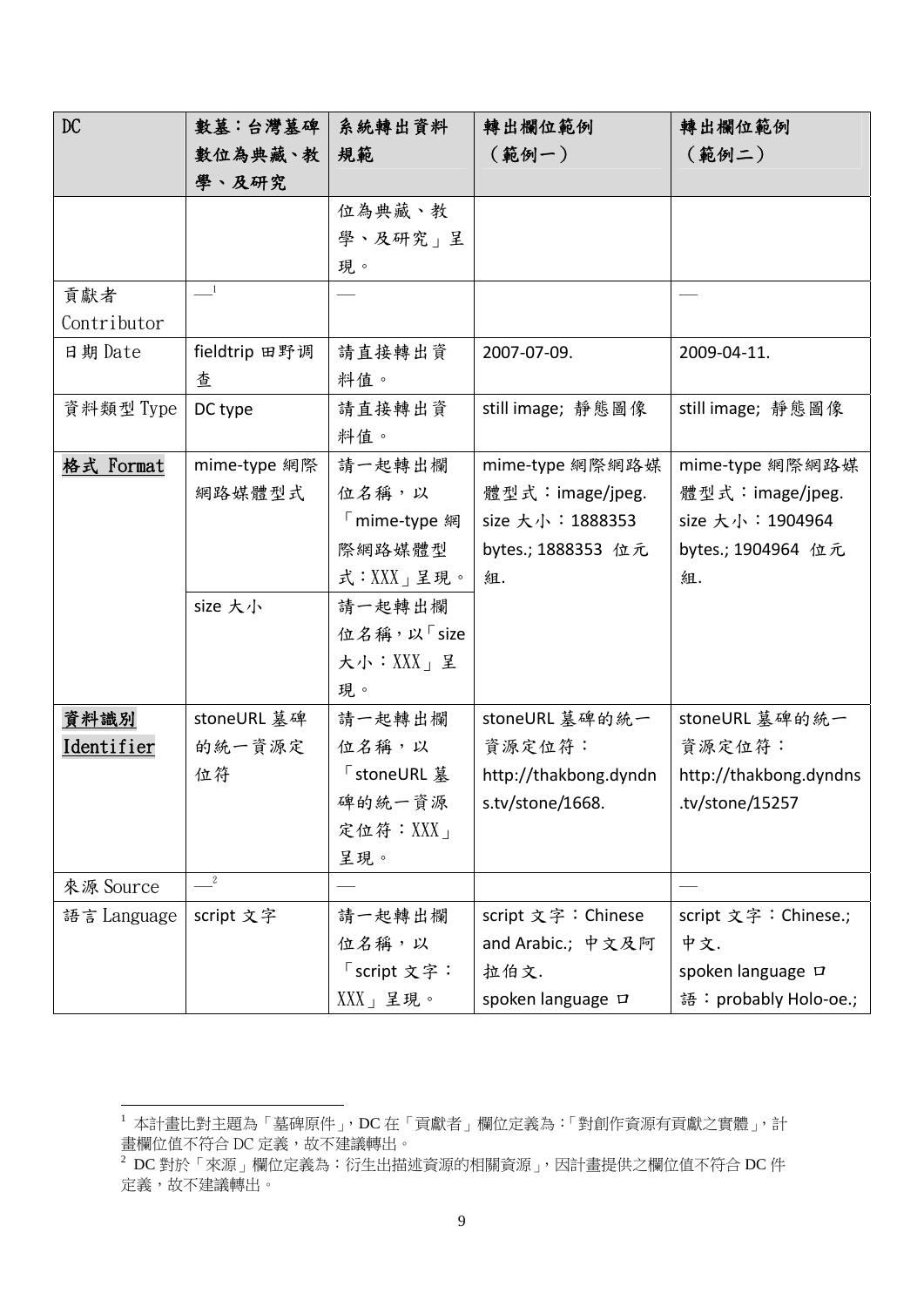| DC          | 數墓:台灣墓碑        | 系統轉出資料                                                 | 轉出欄位範例                | 轉出欄位範例                 |
|-------------|----------------|--------------------------------------------------------|-----------------------|------------------------|
|             | 數位為典藏、教        | 規範                                                     | (範例一)                 | (範例二)                  |
|             | 學、及研究          |                                                        |                       |                        |
|             | spoken         | 請一起轉出欄                                                 | 語: probably Modern    | 可能是河洛語.                |
|             | language 口語    | 位名稱,以                                                  | Standard Mandarin.;   |                        |
|             |                | $\sqrt{2}$ spoken                                      | 可能是華語.                |                        |
|             |                | language 口語:                                           |                       |                        |
|             |                | $XXX$ 」呈現。                                             |                       |                        |
| 關聯 Relation | graveyard 墓園   | 請一起轉出欄                                                 | graveyard 墓園:         | graveyard 墓園:          |
|             |                | 位名稱,以                                                  | http://thakbong.dyndn | http://thakbong.dyndns |
|             |                | 「graveyard 墓                                           | s.tv/graveyard/268    | .tv/graveyard/212      |
|             |                | 園:XXX」呈現。                                              | tomb 墓:               | jinlu 金爐:              |
|             | jinlu 金爐       | 請一起轉出欄                                                 | http://thakbong.dyndn | http://thakbong.dyndns |
|             |                | 位名稱,以「jinlu                                            | s.tv/tomb/1654        | tv/jinlu/1824.         |
|             |                | 金爐: $XXX_1 \nvert \nvert \nvert \nvert$                |                       | tomb 墓:                |
|             |                | 現。                                                     |                       | http://thakbong.dyndns |
|             | tomb 基         | 請一起轉出欄                                                 |                       | .tv/tomb/15181         |
|             |                | 位名稱,以                                                  |                       |                        |
|             |                | $\sqrt{\frac{1}{2}}$ tomb 墓 : XXX $\sqrt{\frac{1}{2}}$ |                       |                        |
|             |                | 呈現。                                                    |                       |                        |
|             | tudigong houtu | 請一起轉出欄                                                 |                       |                        |
|             | 土地公/后土         | 位名稱,以                                                  |                       |                        |
|             |                | $\sqrt{\ }$ tudigong                                   |                       |                        |
|             |                | houtu 土地公/                                             |                       |                        |
|             |                | 后土: $XXX$ 」呈                                           |                       |                        |
|             |                | 現。                                                     |                       |                        |
| 範圍 Coverage | coordinates 定  | 請一起轉出欄                                                 | coordinates 定位:       | coordinates 定位:        |
|             | 位              | 位名稱,以                                                  | E25.0188306530088     | E23.1474083212204      |
|             |                | 「coordinates 定                                         | N121.56304679811.;    | N120.190031528473.;    |
|             |                | 位:XXX」呈現。                                              | 東 25.0188306530088    | 東 23.1474083212204     |
|             | time period 時  | 請一起轉出欄                                                 | 北 121.56304679811.    | 北 120.190031528473.    |
|             | R <sup>3</sup> | 位名稱,以「time                                             | time period 時代: Post  | time period 時代: Post   |
|             |                | period 時代:                                             | <b>WWII ROC</b>       | <b>WWII ROC</b>        |
|             |                | $XXX$ 」呈現。                                             | administration        | administration         |
|             |                |                                                        | (1945-2007).; 中華民     | (1945-2009).; 中華民      |
|             |                |                                                        | 國,二戰後(1945-2007).     | 國,二戰後(1945-2009).      |

 3 建議「time period 時代」不設定期限,以「time period 時代:Post WWII ROC administration (1945-).; 中 華民國,二戰後(1945-).」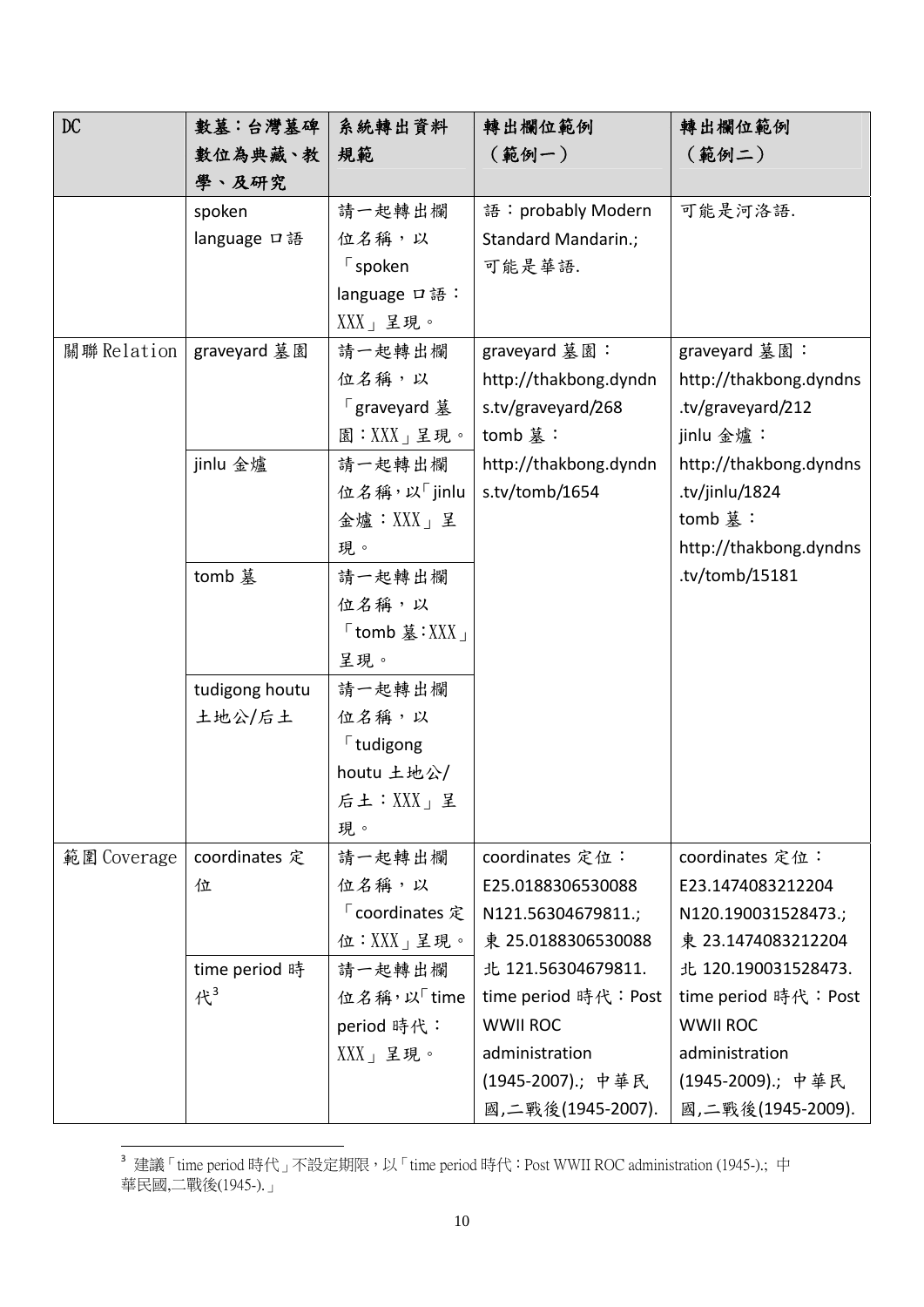| DC        | 數墓:台灣墓碑       | 系統轉出資料                 | 轉出欄位範例                 | 轉出欄位範例                 |
|-----------|---------------|------------------------|------------------------|------------------------|
|           | 數位為典藏、教       | 規範                     | (範例一)                  | (範例二)                  |
|           | 學、及研究         |                        |                        |                        |
| 管理權Rights | cc 統一資源定      | 請一起轉出欄                 | cc 統一資源定位符:            | cc 統一資源定位符:            |
|           | 位符            | 位名稱,以「cc               | Attribution-NonComme   | Attribution-NonComme   |
|           |               | 統一資源定位                 | rcial-NoDerivs 2.5     | rcial-NoDerivs 2.5     |
|           |               | 符:XXX」呈現。              | Generic 2011-04-30.;   | Generic 2011-04-30.;   |
|           |               |                        | 從 2011-04-30 以來姓       | 從 2011-04-30 以來姓       |
|           | public domain | 請一起轉出欄                 | 名標示-非商業性-禁止            | 名標示-非商業性-禁止            |
|           | 公有領域          | 位名稱,以                  | 改作 2.5 通用版 (CC         | 改作 2.5 通用版 (CC         |
|           |               | $\lceil$ public domain | BY-NC-ND 2.5).         | BY-NC-ND 2.5).         |
|           |               | 公有領域: XXX              | public domain 公有領      | public domain 公有領      |
|           |               | 呈現。                    | 域: after 2010-12-31.;  | 域: after 2010-12-31.;  |
|           |               | 請以預設值轉                 | 2010-12-31 以後.         | 2010-12-31 以後.         |
|           |               | 出,以「數位檔                | 數位檔案管理權:               | 數位檔案管理權:               |
|           |               | 案管理權:                  | Department of Western  | Department of Western  |
|           |               | Department of          | Language & Literature, | Language & Literature, |
|           |               | Western                | National University of | National University of |
|           |               | Language &             | Kaohsiung; 國立高雄        | Kaohsiung; 國立高雄        |
|           |               | Literature,            | 大學西洋語文學系               | 大學西洋語文學系               |
|           |               | National               |                        |                        |
|           |               | University of          |                        |                        |
|           |               | Kaohsiung; 國           |                        |                        |
|           |               | 立高雄大學西                 |                        |                        |
|           |               | 洋語文學系」呈                |                        |                        |
|           |               | 現。                     |                        |                        |

(註 1:「數墓:台灣墓碑數位為典藏、教學、及研究」須提供每筆後設資料「連結 到原始資料網站」的 URL,以供聯合目錄連結回其資料庫中該筆紀錄之用。)

(註 2:「數墓:台灣墓碑數位為典藏、教學、及研究」應提供每筆後設資料之圖檔 的 URL。若無法提供每個圖檔的 URL 以供聯合目錄連結,可將圖檔連同 xml 方式匯 入至聯合目錄)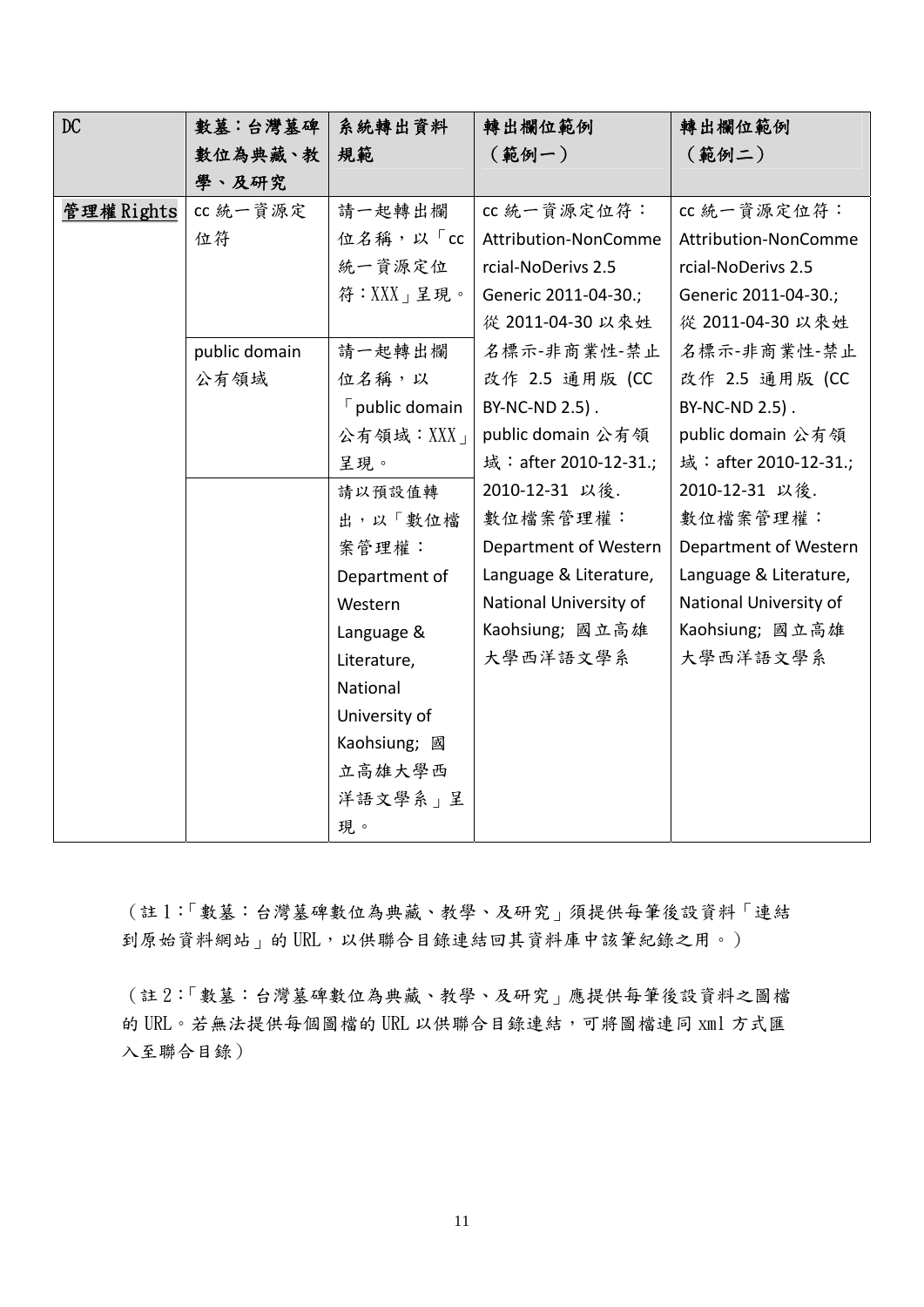### 三、匯出聯合目錄網頁樣式

 下列為資料對照至聯合目錄後,聯合目錄檢索結果之顯示版面,若無資料匯入 的欄位,聯合目錄則不會顯示,請見表三至表四。

|  |  |  |  |  | 表三、聯合目錄網頁範例一 |  |
|--|--|--|--|--|--------------|--|
|--|--|--|--|--|--------------|--|

Tombstone of 張 (ZHANG1) family at Taiwan, Taibeishi, Fude Gongmu, Islamic section.; 台灣, 台北市, 福德公墓, 回教區, 張姓之墓碑。



| 後設資料                                   | 網站連結             |
|----------------------------------------|------------------|
| 資料識別:                                  | 連結到原始資料(您即將開啟新視窗 |
| stoneURL 墓碑的統一資源定位符:                   | 離開本站)            |
| http://thakbong.dyndns.tv/stone/1668   |                  |
| 資料類型:                                  | 引用這筆典藏           |
| still image;靜態圖像                       | 引用資訊             |
| 著作者:                                   |                  |
| Oliver Streiter, Yoann Goudin.; 奥利華, 顧 |                  |
| 友友.                                    | 引用連結             |
| 主題與關鍵字:                                |                  |
| type 種類:full tomb.; 全墓.                |                  |
| 描述                                     |                  |
| family name 姓名:張.(ZHANG1.)             |                  |
| gender 性別:female.; 女                   |                  |
| writing direction 書寫方向:mixed.; 多種      |                  |
| 方向.                                    |                  |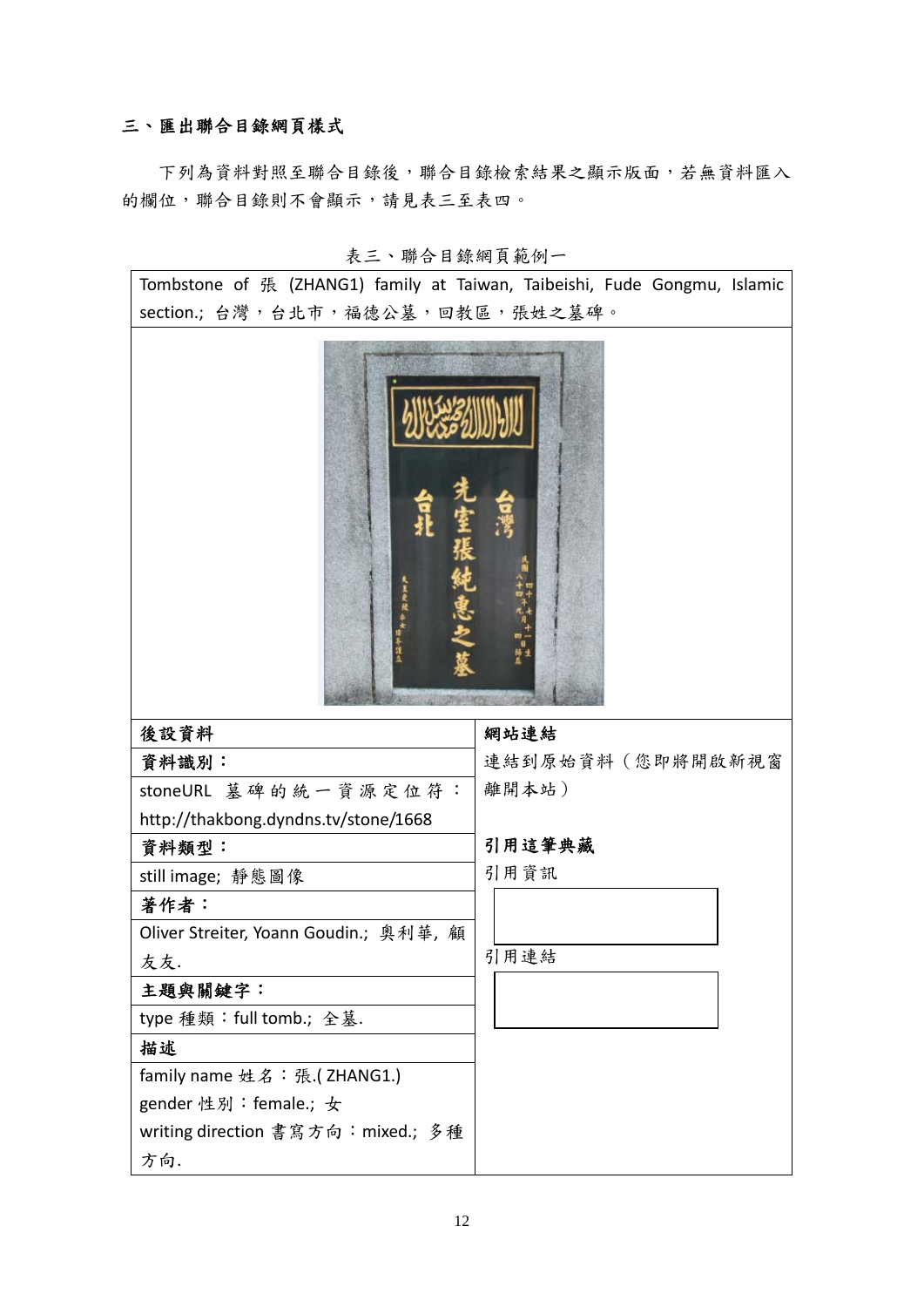| The tomb is located in Taiwan, Taibeishi,  |
|--------------------------------------------|
| Fude Gongmu, Islamic section. The          |
| characters of this tombstone are carved    |
| and they are gold. The tombstone is        |
| rectangular.<br>The elements<br>this<br>on |
| tombstone<br>are                           |
| (religion)(person)(location)(date)(erected |
| by). The symmetric top-part of the         |
| tombstone is the 'focus'. The focused      |
| element here is (location) ; 這是一個在台        |
| 灣,台北市,福德公墓,回教區發現的墳                         |
| 墓。這個墓碑上的文字都是直接繫刻上去                         |
| 的而後塗上金色。這個墓碑的形狀是四邊                         |
| 形。這個墓碑上所紀載的訊息包括「種族                         |
| 別、「人、「地域」、「日期」、「立」。墓                       |
| 碑上方左右對稱的部份是訊息的「焦                           |
| 點」。這個墓碑的焦點是「地域」。                           |
| 出版者:                                       |
| 數位化執行單位:數墓:台灣墓碑數位為                         |
| 典藏、教學、及研究                                  |
| 日期:                                        |
| 2007-07-09.                                |
| 格式:                                        |
| mime-type 網際網路媒體型式:                        |
| image/jpeg.                                |
| size 大小:1888353 bytes.; 1888353 位元         |
| 組.                                         |
| 語言:                                        |
| script 文字: Chinese and Arabic.; 中文及        |
| 阿拉伯文.                                      |
| spoken language ロ語: probably Modern        |
| Standard Mandarin.; 可能是華語.                 |
| 關聯:                                        |
| graveyard 墓園:                              |
| http://thakbong.dyndns.tv/graveyard/268    |
| tomb 墓:                                    |
| http://thakbong.dyndns.tv/tomb/1654        |
| 範圍:                                        |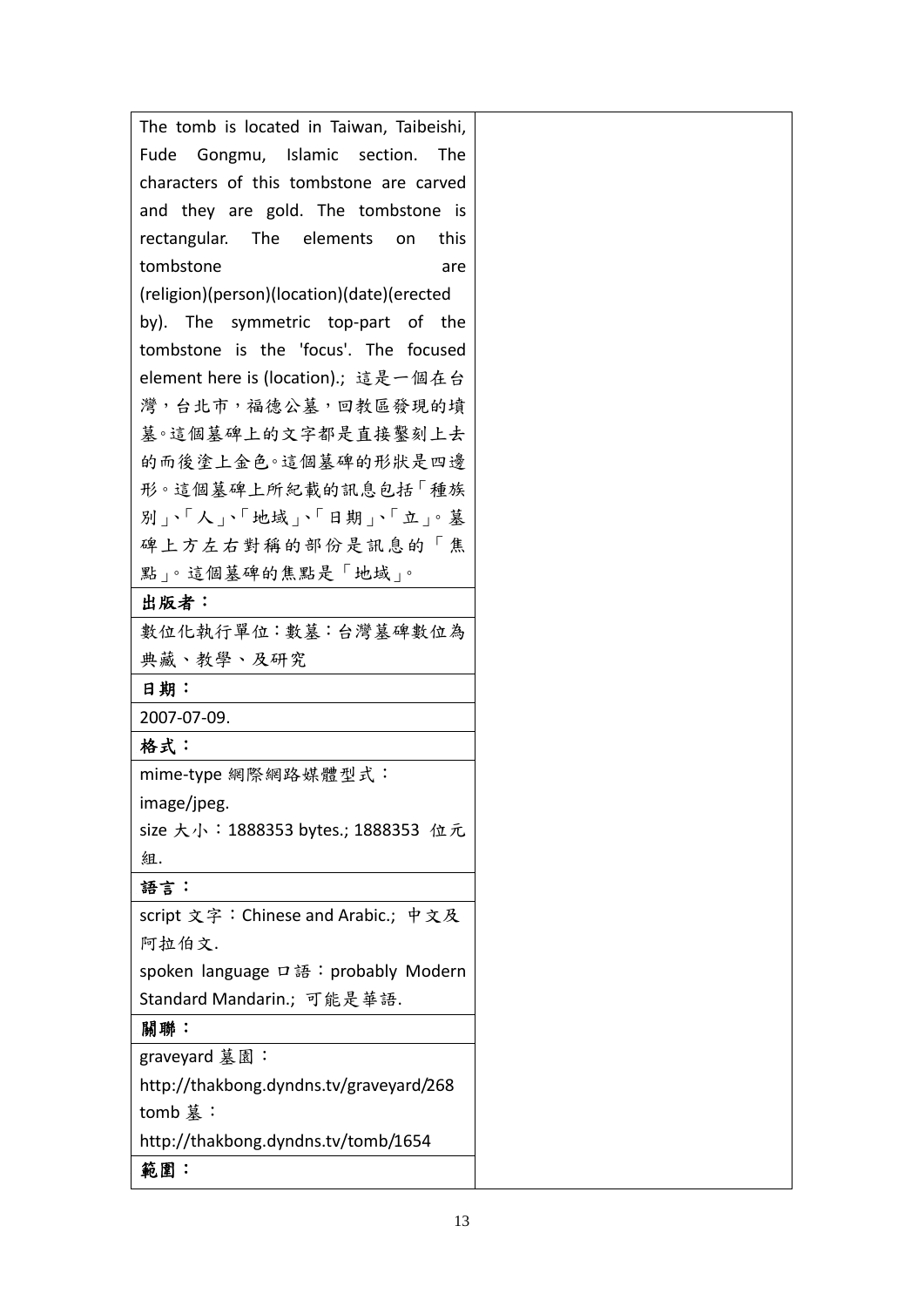| coordinates 定位: E25.0188306530088          |  |
|--------------------------------------------|--|
| N121.56304679811.; 東                       |  |
| 25.0188306530088 北 121.56304679811.        |  |
| time period 時代 : Post WWII ROC             |  |
| administration (1945-2007).; 中華民國,二        |  |
| 戰後(1945-2007).                             |  |
| 管理權:                                       |  |
| cc 統一資源定位符:                                |  |
| Attribution-NonCommercial-NoDerivs 2.5     |  |
| Generic 2011-04-30.; 從 2011-04-30 以來       |  |
| 姓名標示-非商業性-禁止改作 2.5 通用                      |  |
| 版 (CC BY-NC-ND 2.5).                       |  |
| public domain 公有領域: after                  |  |
| 2010-12-31.; 2010-12-31 以後.                |  |
| 數位檔案管理權:Department of Western              |  |
| Language & Literature, National University |  |
| of Kaohsiung; 國立高雄大學西洋語文學                  |  |
| 糸                                          |  |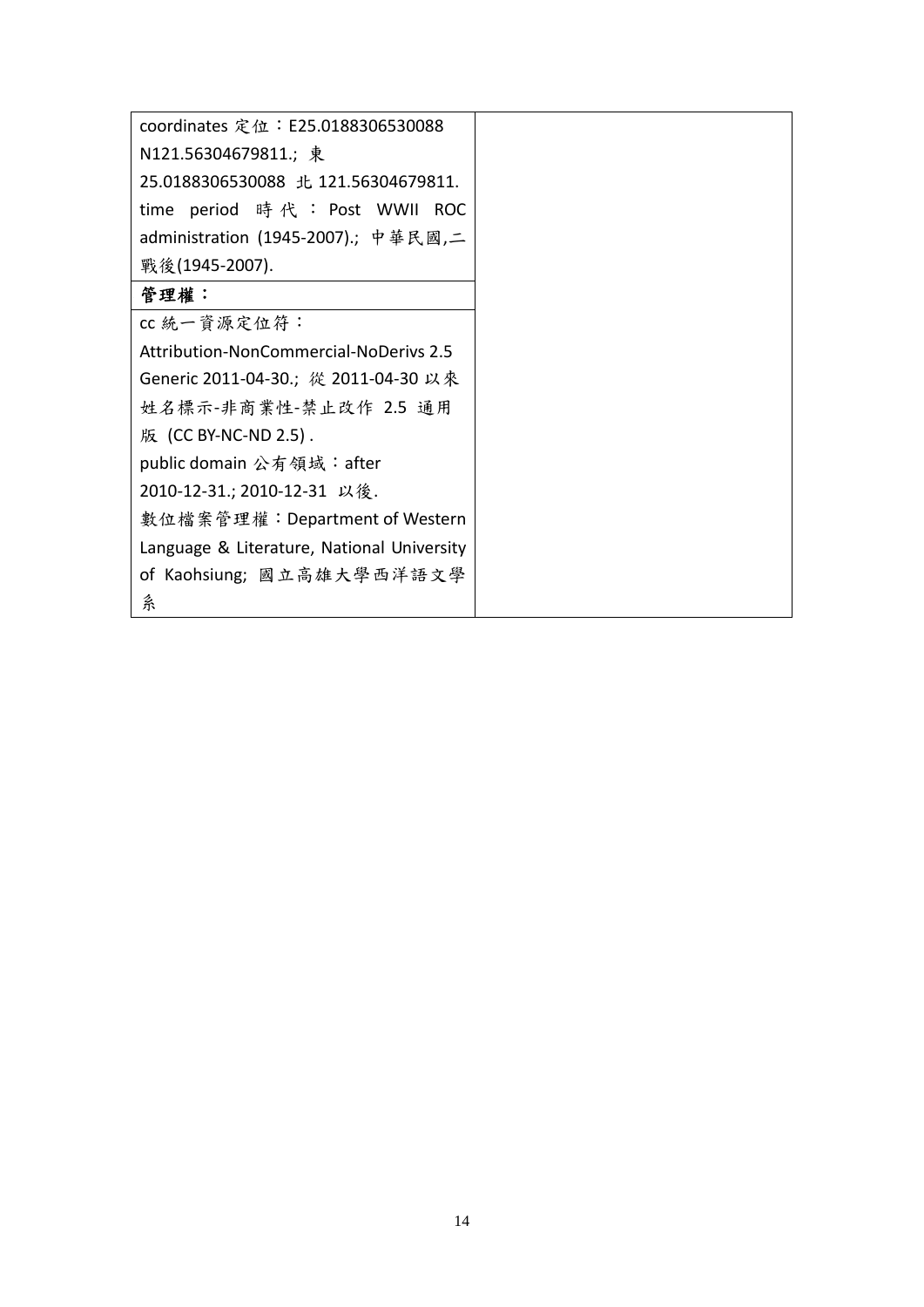### 表四、聯合目錄網頁範例二

Tombstone of 黃 (HUANG2) family at Taiwan, Tainanxian, Jializhen, Sanwujia/Sa-ngo-ga Wu/Wang Pinbu/Pe-po private tombs.; 台灣,台南縣,佳里鎮, 三五甲,吳/王平埔漢墓,黃姓之墓碑。



| 後設資料                                             | 網站連結             |
|--------------------------------------------------|------------------|
| 資料識別:                                            | 連結到原始資料(您即將開啟新視窗 |
| stoneURL 墓碑的統一資源定位符:                             | 離開本站)            |
| http://thakbong.dyndns.tv/stone/15257            |                  |
| 資料類型:                                            | 引用這筆典藏           |
| still image; 靜態圖像                                | 引用資訊             |
| 著作者:                                             |                  |
| Ann Meifang Lin, Oliver Streiter.; 林美芳,          |                  |
| 奥利華.                                             | 引用連結             |
| 主題與關鍵字:                                          |                  |
| type 種類:full tomb.; 全墓                           |                  |
| 描述                                               |                  |
| family name 姓名:黃.(HUANG2.)                       |                  |
| gender 性別:female.; 女                             |                  |
| writing direction 書寫方向:mixed.; 多種                |                  |
| 方向.top to bottom, right to left.; 由上到            |                  |
| 下,由右到左.                                          |                  |
| The tomb is located in Taiwan, Tainanxian,       |                  |
| Jializhen, Sanwujia/Sa-ngo-ga Wu/Wang            |                  |
| Pinbu/Pe-po private tombs. The characters        |                  |
| tombstone<br>of<br>this<br>The<br>carved.<br>are |                  |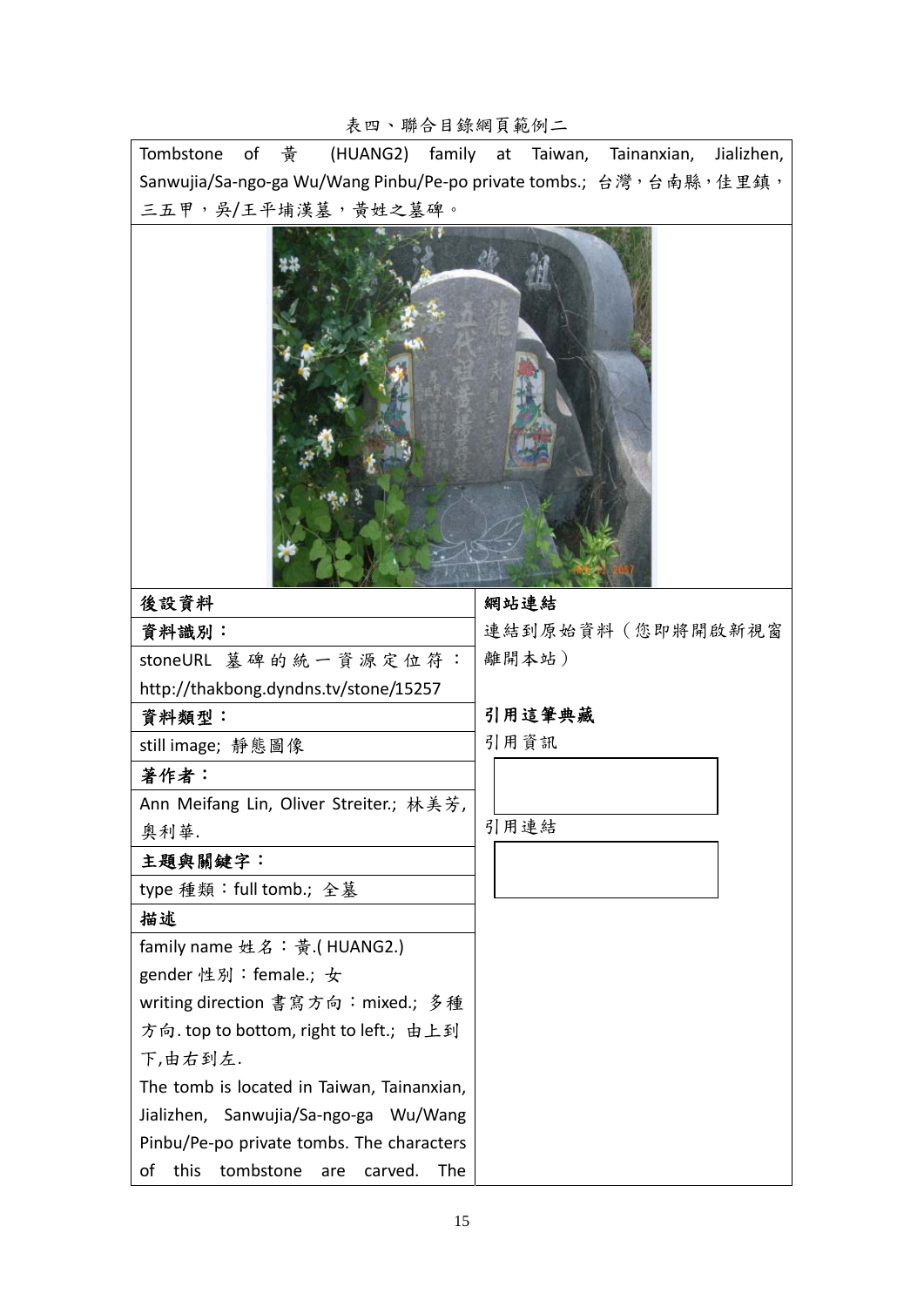| tombstone is top round. The elements on   |
|-------------------------------------------|
| this<br>tombstone<br>are                  |
| (person)(location)(date)(erected by). The |
| symmetric top-part of the tombstone is    |
| the 'focus'. The focused element here is  |
| (location).; 這是一個在台灣, 台南縣, 佳              |
| 里鎮,三五甲,吳/王平埔漢墓發現的墳                        |
| 墓。這個墓碑上的文字都是直接鑿刻上去                        |
| 的。這個墓碑的上方是圓弧形。這個墓碑                        |
| 上所紀載的訊息包括「人」、「地域」、「日                      |
| 期下「立」。墓碑上方左右對稱的部份是                        |
| 訊息的「焦點」。這個墓碑的焦點是「地                        |
| 域」。                                       |
| 出版者:                                      |
| 數位化執行單位:數墓:台灣墓碑數位為                        |
| 典藏、教學、及研究                                 |
| 日期:                                       |
| 2009-04-11.                               |
| 格式:                                       |
| mime-type 網際網路媒體型式:                       |
| image/jpeg.                               |
| size 大小:1904964 bytes.; 1904964 位元        |
| 組.                                        |
| 語言:                                       |
| script 文字:Chinese.; 中文.                   |
| spoken language ロ語: probably Holo-oe.;    |
| 可能是河洛語.                                   |
| 關聯:                                       |
| graveyard 墓園:                             |
| http://thakbong.dyndns.tv/graveyard/212   |
| jinlu 金爐:                                 |
| http://thakbong.dyndns.tv/jinlu/1824      |
| tomb 墓:                                   |
| http://thakbong.dyndns.tv/tomb/15181      |
| 範圍:                                       |
| coordinates 定位: E23.1474083212204         |
| N120.190031528473.; 東                     |
|                                           |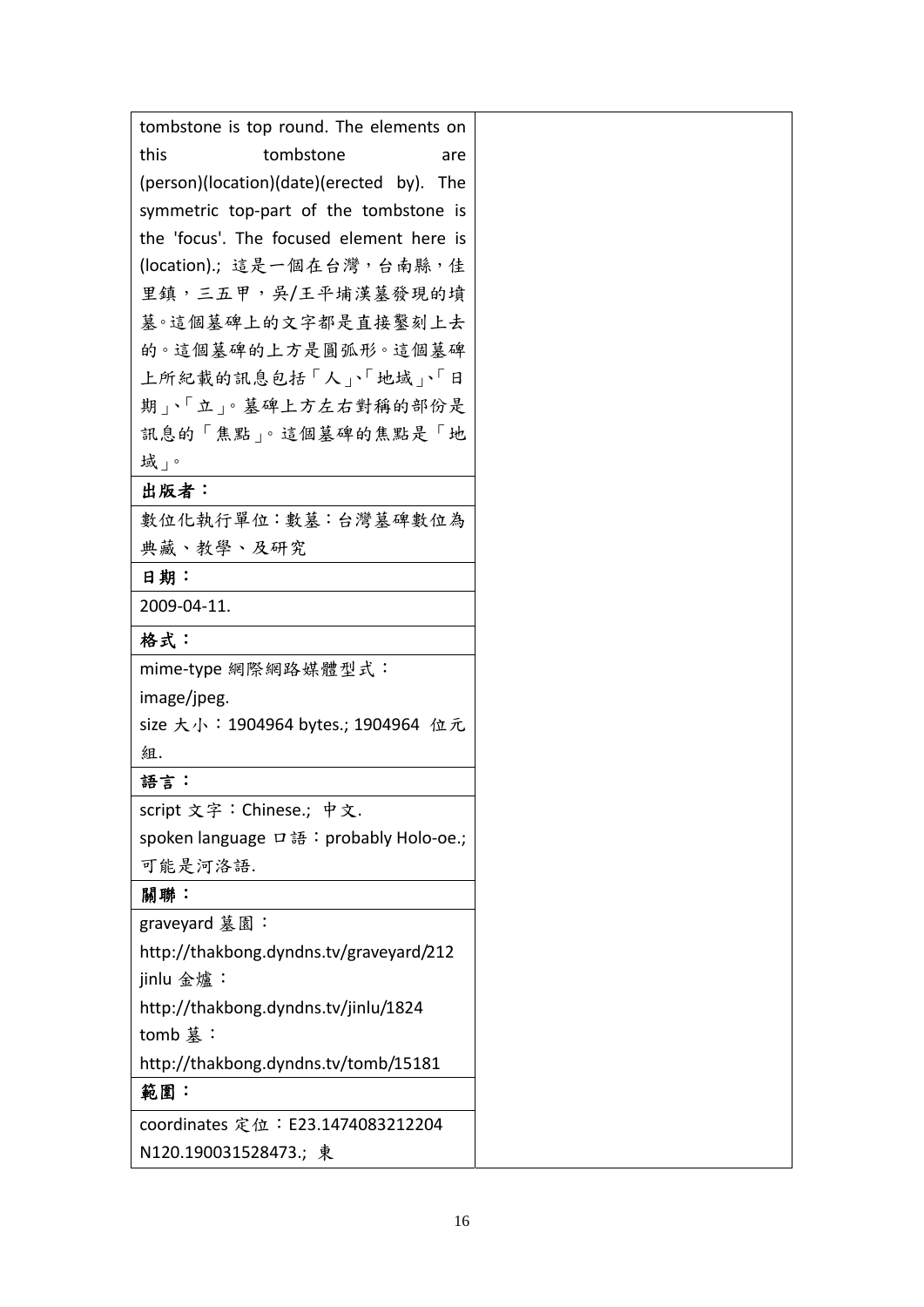| 23.1474083212204 北 120.190031528473.       |  |
|--------------------------------------------|--|
| time period 時代 : Post WWII ROC             |  |
| administration (1945-2009).; 中華民國,二        |  |
| 戰後(1945-2009).                             |  |
| 管理權:                                       |  |
| cc 統一資源定位符:                                |  |
| Attribution-NonCommercial-NoDerivs 2.5     |  |
| Generic 2011-04-30.; 從 2011-04-30 以來       |  |
| 姓名標示-非商業性-禁止改作 2.5 通用                      |  |
| 版 (CC BY-NC-ND 2.5).                       |  |
| public domain 公有領域: after                  |  |
| 2010-12-31.; 2010-12-31 以後.                |  |
| 數位檔案管理權:Department of Western              |  |
| Language & Literature, National University |  |
| of Kaohsiung; 國立高雄大學西洋語文學                  |  |
| 糸                                          |  |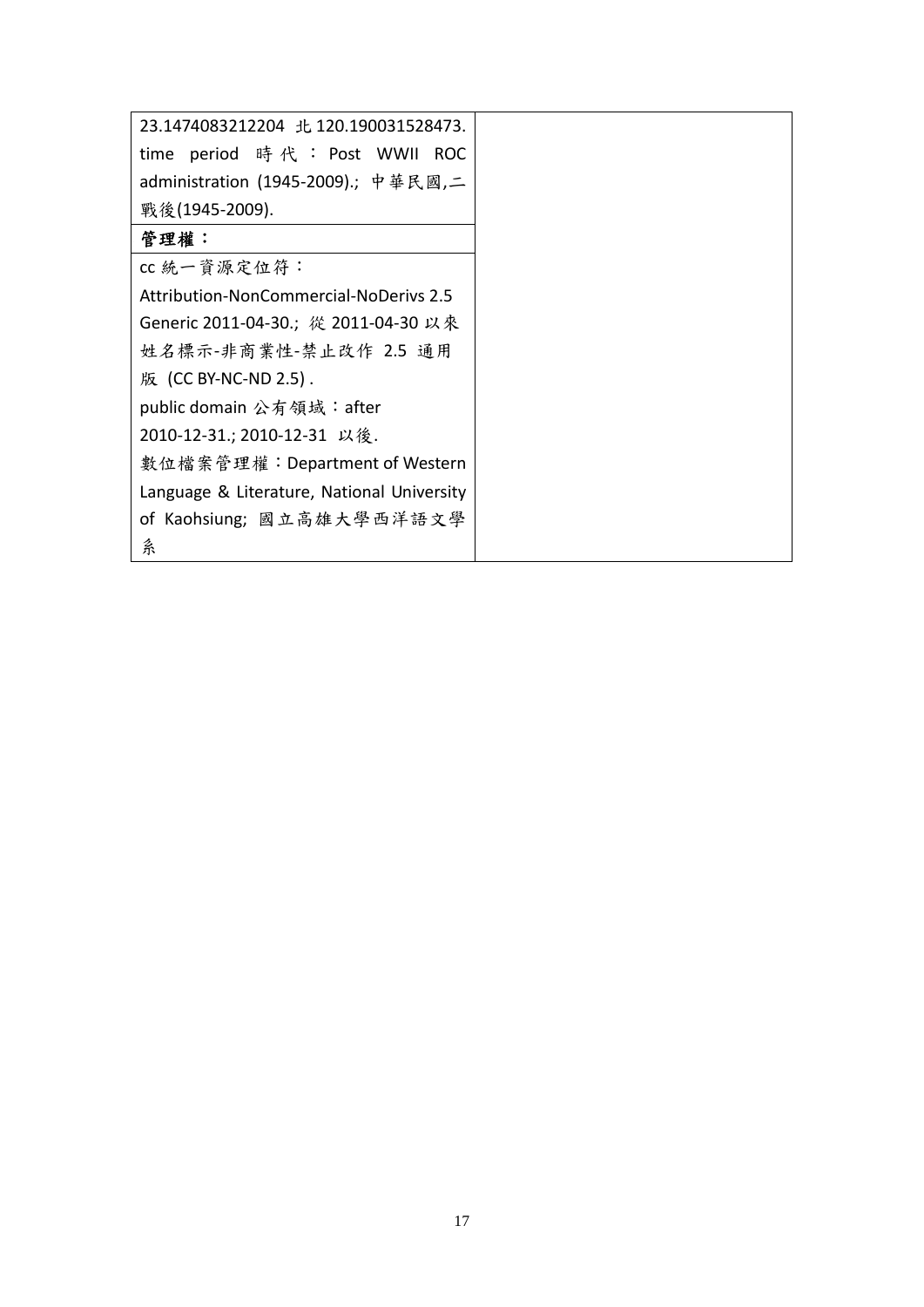#### 四、**Dublin Core** 對照

DC 是由 The Dublin Core Metadata Initiative(DCMI)所研發,為一組具簡單性、普 遍性、延展性、國際性的後設資料元素,用以描述廣泛的網路資源,作為跨學科領 域資源分享的交換格式。透過 DC 對照,不同典藏機構可以達到彼此交換、共享典 藏品資訊之目標。由於 DC 僅 15 個欄位,可能會有部分欄位無法對照至 DC,因此 為空白。本對照表主要依據 2008 年發佈的 Dublin Core Metadata Element Set, Version 1.1,並依據"One-to-One Principle"為原則,以「數位檔案」為描述主體,其中部分 欄位資訊因非屬描述主體範圍內或為進階專業性資訊,因聯合目錄主要為提供一般 大眾瀏覽使用,以「––表示不比對至聯合目錄。本計畫後設資料與 Dublin Core 的 對照詳見表五。

| 欄位名稱               |                         | <b>Dublin Core</b> |
|--------------------|-------------------------|--------------------|
| DC type            |                         | Type               |
| DC title           |                         | <b>Title</b>       |
| DC subject         | family name 姓名          | Description        |
|                    | family name pinyin 姓名(拼 | Description        |
|                    | 音)                      |                    |
|                    | gender 性別               | Description        |
|                    | type 種類                 | Subject & Keywords |
| DC source          | camera 數位照相機            | 4                  |
|                    | fieldtrip 田野调查          | Date               |
|                    | GPS 全球定位系統              |                    |
| DC rights          | cc 統一資源定位符              | Rights             |
|                    | public domain 公有領域      | Rights             |
| <b>DC</b> relation | graveyard 墓園            | Relation           |
|                    | jinlu 金爐                | Relation           |
|                    | stone 墓碑                |                    |
|                    | tomb 墓                  | Relation           |
|                    | tudigong houtu 土地公/后土   | Relation           |
| DC publisher       |                         |                    |
| language           | script 文字               | Language           |
|                    | spoken language 口語      | Language           |
|                    | writing direction 書寫方向  | Description        |
| DC identifier      | localFile 檔案            |                    |
|                    | photoURL 照片的的統一資        |                    |

| 表五、Dublin Core 對照表 |  |  |
|--------------------|--|--|
|--------------------|--|--|

<sup>1</sup>  $^4$  同註 2。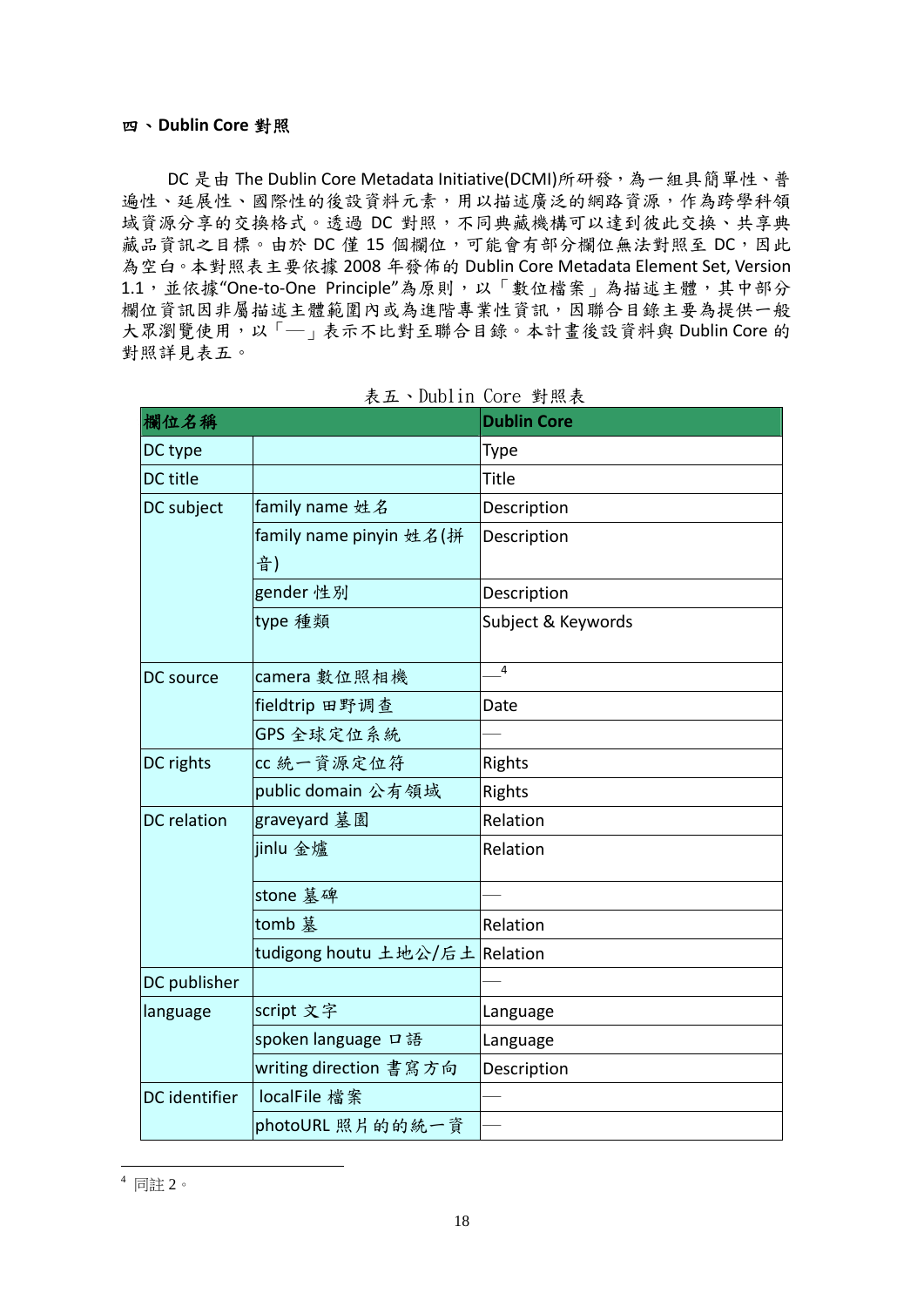| 欄位名稱             |                             | <b>Dublin Core</b> |
|------------------|-----------------------------|--------------------|
|                  | 源定位符                        |                    |
|                  | stoneURL墓碑的統一資源定 Identifier |                    |
|                  | 位符                          |                    |
|                  | TELDAP-ID 數位典藏與數位           |                    |
|                  | 學習國家型科技計畫的統                 |                    |
|                  | 一資源定位符                      |                    |
| <b>DC</b> format | compression 資料壓縮            |                    |
|                  | mime-type 網際網路媒體型           | Format             |
|                  | 式                           |                    |
|                  | size 大小                     | Format             |
| <b>DC</b>        |                             | Description        |
| description      |                             |                    |
| DC coverage      | coordinates 定位              | Coverage           |
|                  | time period 時代              | Coverage           |
| <b>DC</b>        | annotation 資料註記及建檔          | 5                  |
| contributor      | data processing 資訊管理        | 6                  |
|                  | field work 田野调查             | Creator            |
|                  | quality control 品質管理        | 7                  |

<sup>1</sup>  $^5$  同註 1。

 $^6$  同註 1。

 $^7$  同註 1。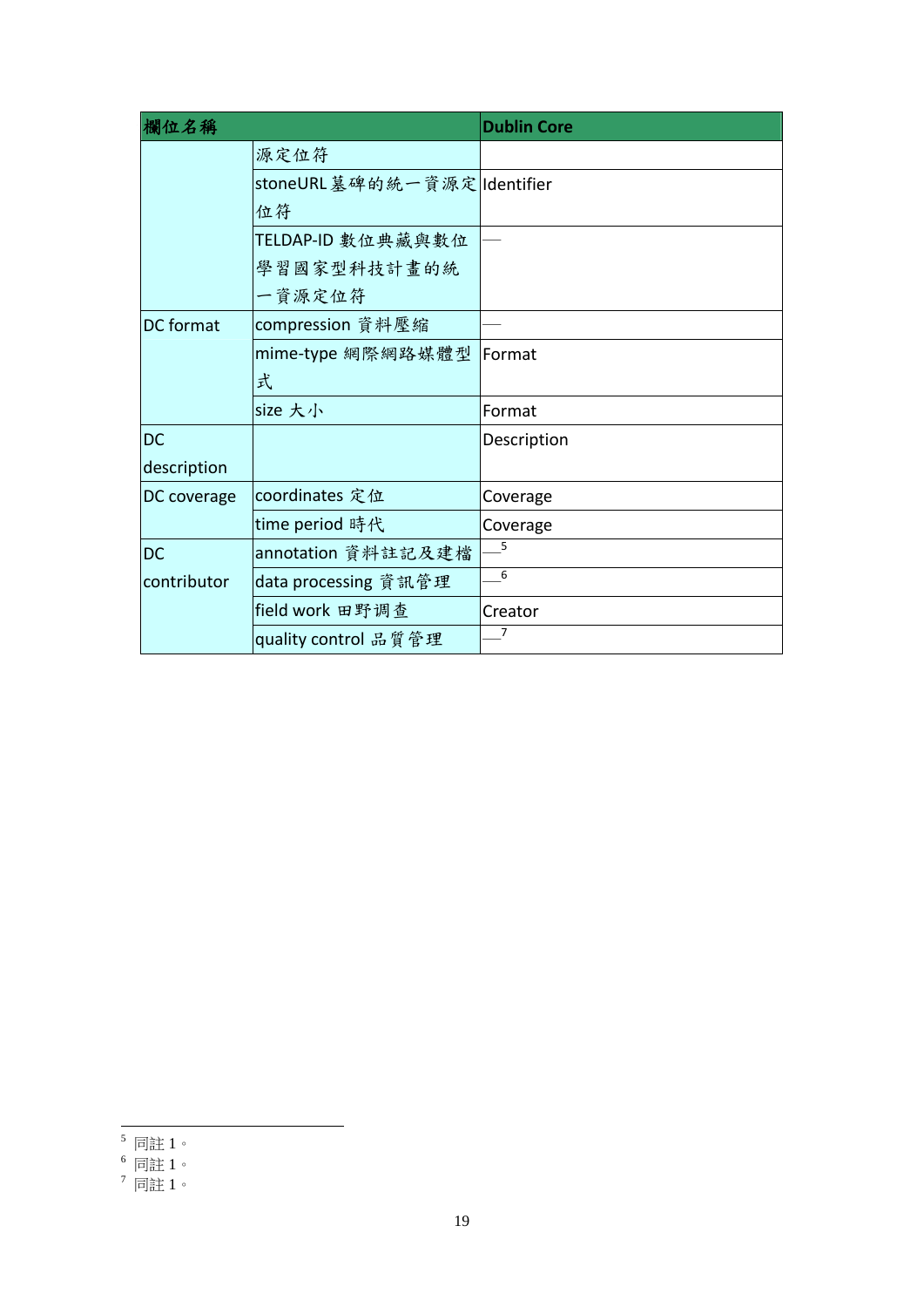## 五、工作進度記錄

| 時<br>間     | 軍<br>項                          |
|------------|---------------------------------|
| 2011-07-11 | 「數墓:台灣墓碑數位為典藏、教學、及研究」計畫線上審視     |
|            | 同意條款、申請後設資料對照服務並提供分析用資料。        |
| 2011-07-13 | 後設資料工作組寄 mail 給計畫助理,請助理提供後設資料範例 |
|            | 及計畫同意書。                         |
| 2011-07-15 | 「數墓:台灣墓碑數位為典藏、教學、及研究」計畫提供授權     |
|            | 同意書與後設資料範例。                     |
| 2011-07-25 | 後設資料工作組整理「問題諮詢清單」以電話詢問「數墓:台     |
|            | 灣墓碑數位為典藏、教學、及研究」計畫。             |
| 2011-08-04 | 「數墓:台灣墓碑數位為典藏、教學、及研究」後設資料對照     |
|            | 報告初稿完成,後設資料工作組進行審視與確認。          |
| 2011-08-10 | 向寄話確認比對主體與後設資料填寫狀況。             |
| 2011-08-10 | 後設資料工作組寄發「數墓:台灣墓碑數位為典藏、教學、及     |
|            | 研究」計畫後設資料對照報告請計畫進行確認。           |
| 2011-08-12 | 計畫回覆告知本份後設資料對照報告已確認無誤。          |
| 2011-08-15 | 後設資料工作組完成並正式發佈本份「數墓:台灣墓碑數位為     |
|            | 典藏、教學、及研究計畫後設資料對照報告」。           |